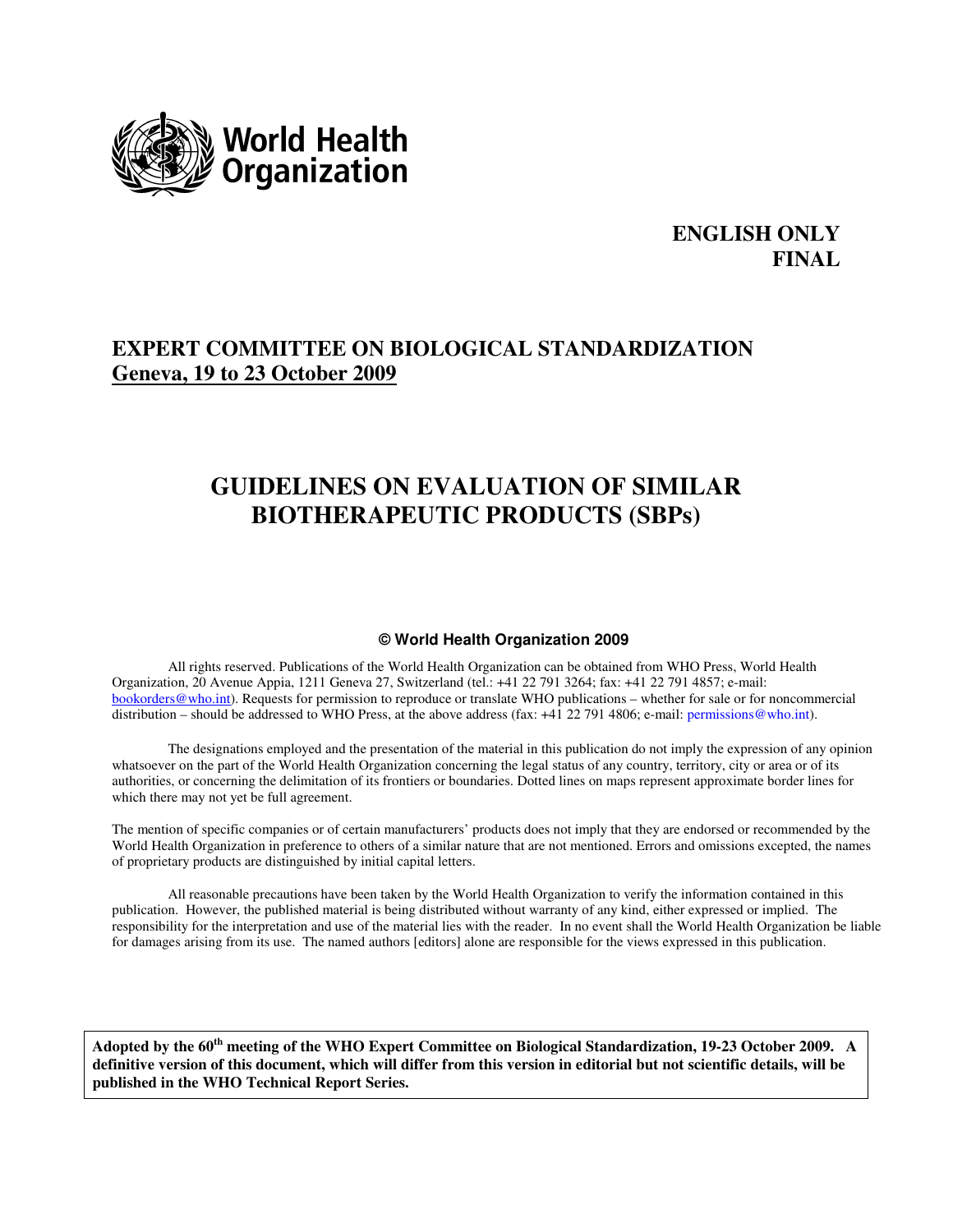# **Table of contents**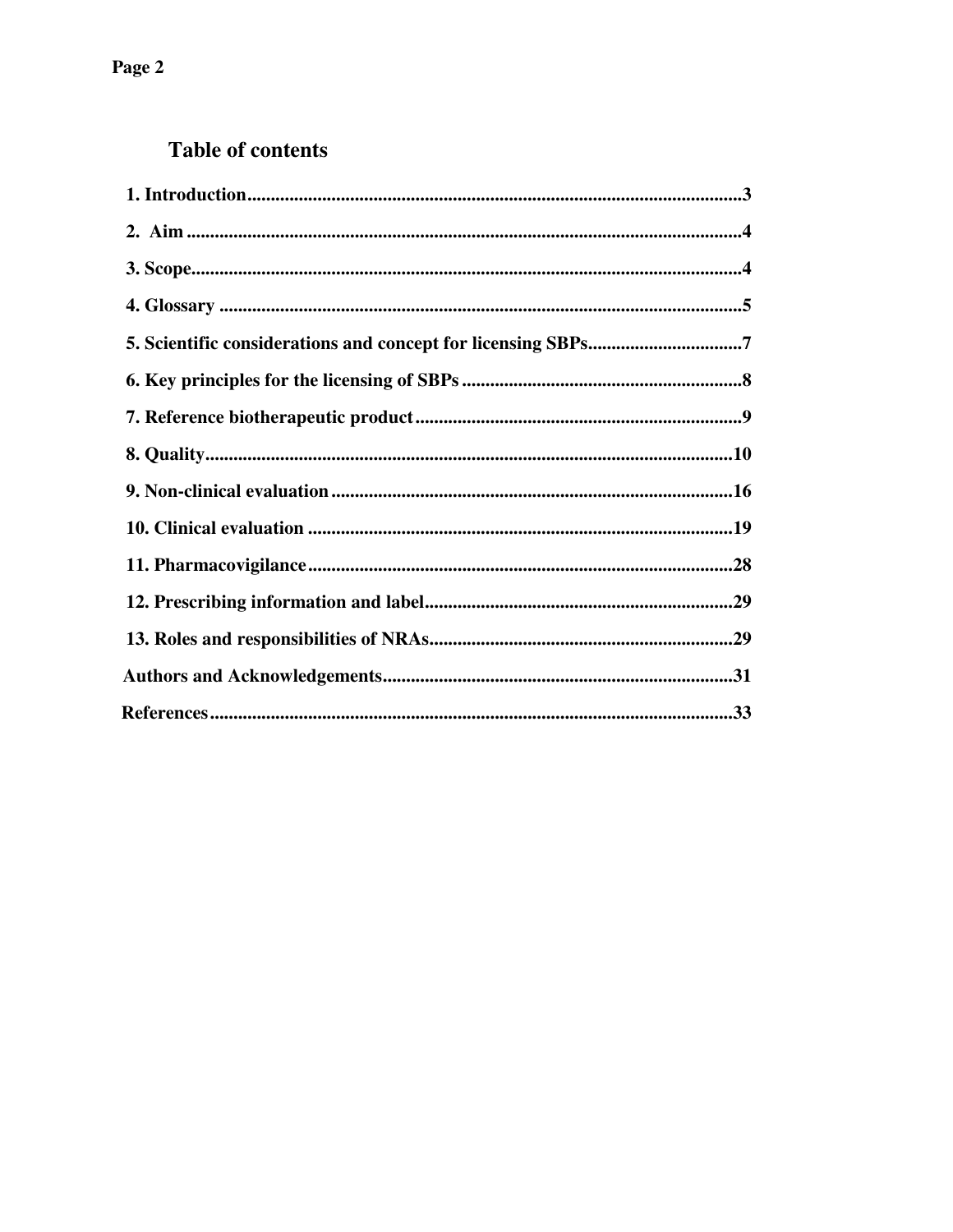# **1 Introduction**

Biotherapeutic products (biotherapeutics) have a successful record in treating many lifethreatening and chronic diseases. However, their cost has often been high, thereby limiting their access to patients, particularly in developing countries. Recently, the expiration of patents and/or data protection for the first major group of originator's biotherapeutics has ushered in an era of products that are designed to be 'similar' to a licensed originator product. These products rely, in part, for their licensing on prior information regarding safety and efficacy obtained with the originator products. The clinical experience and established safety profile of the originator products should contribute to the development of similar biotherapeutic products (SBPs). A variety of terms, such as 'biosimilar products', 'follow-on protein products' and 'subsequent-entry biologics' have been coined by different jurisdictions to describe these products.

The term 'generic' medicine is used to describe chemical, small molecule medicinal products that are structurally and therapeutically equivalent to an originator product whose patent and/or data protection period has expired. The demonstration of bioequivalence of the generic medicine with a reference product is usually appropriate and sufficient to infer therapeutic equivalence between the generic medicine and the reference product. However, the approach established for generic medicines is not suitable for development, evaluation and licensing of SBPs since biotherapeutics consist of relatively large, and complex proteins that are difficult to characterize. The clinical performance of biotherapeutics can also be much influenced by the manufacturing process and some clinical studies will also be required to support the safety and efficacy of a SBP.

As part of its mandate for assuring global quality, safety and efficacy of biotherapeutics, the World Health Organization (WHO) provides globally accepted norms and standards for the evaluation of these products<sup>1,2</sup>. Written standards established through the Expert Committee on Biological Standardization (ECBS) serve as a basis for setting national requirements for production, quality control and overall regulation of biological medicines. In addition, International Standards for measurement are essential tools for the establishment of potency for biological medicines worldwide<sup>3</sup>. Often they are used as primary standards for calibration of the secondary standards that are directly used in the biological assays.

An increasingly wide range of 'SBPs<sup>1</sup>' are under development or are already licensed in many countries and a need for guidelines for their evaluation and overall regulation was formally recognized by the WHO in  $2007<sup>4</sup>$ . This document is intended to provide guidance for the development and evaluation of such biotherapeutics. However, the guidelines will serve as a living document that will be developed further in the line with the progress in scientific knowledge and experience.

It is essential that the standard of evidence supporting the decisions to license SBPs be sufficient to ensure that the product meets acceptable levels of quality, safety and efficacy to ensure public health. Also, it is expected that the elaboration of the data requirements and considerations for

 1 Not all products deemed to be 'SBPs' will be consistent with the definition and/or process for evaluation of SBPs as described in this guideline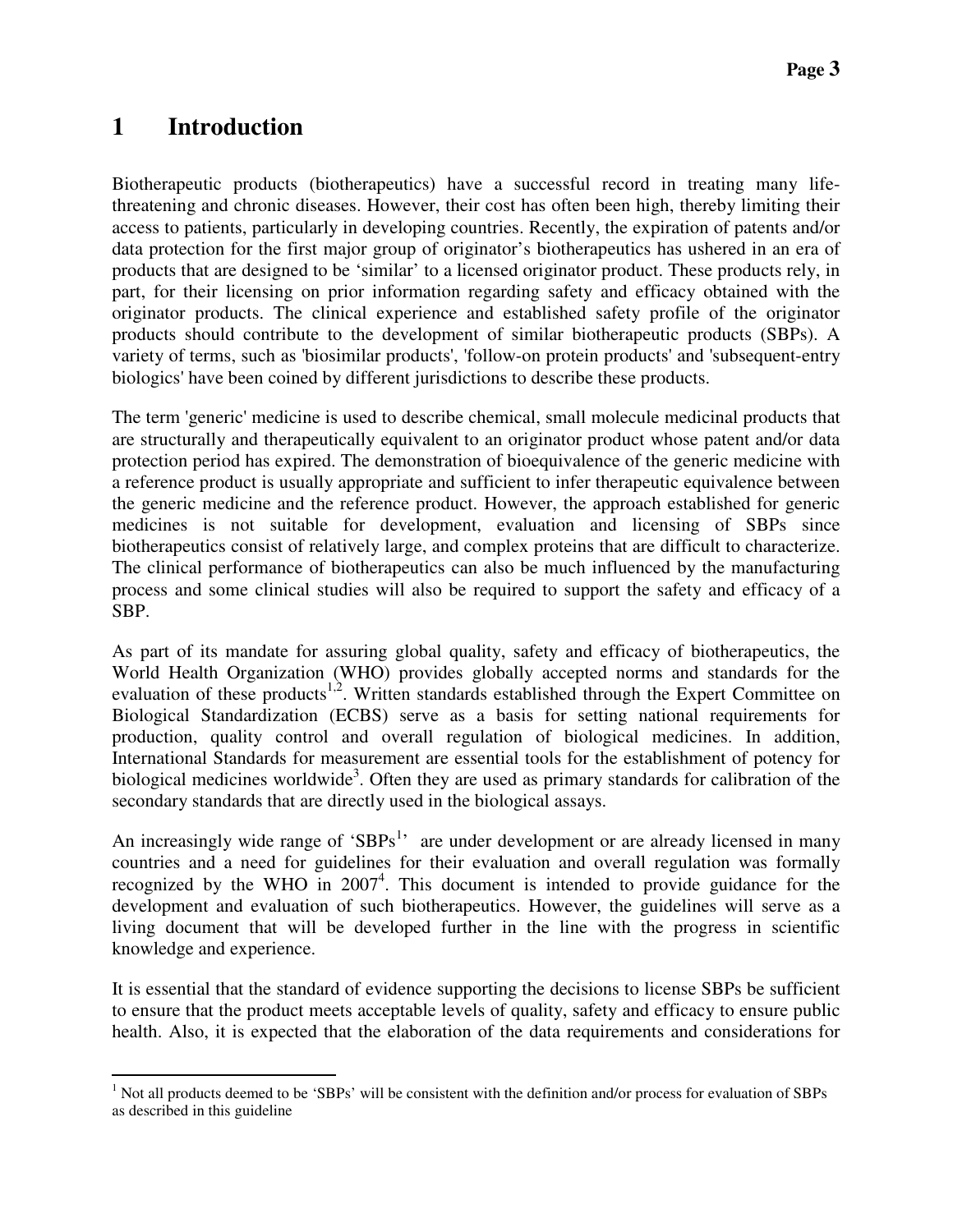the licensing of these products will facilitate development of and worldwide access to biotherapeutics of assured quality, safety and efficacy at more affordable prices. In most cases, their authorization will be evaluated on a case-by-case basis, and the amount of data required by a National Regulatory Authority (NRA) may vary. However, it is expected that a guideline on the scientific principles for evaluation of SBPs will help harmonize the requirements worldwide and will lead to greater ease and speed of approval and assurance of the quality, safety and efficacy of these products. It is important to note that biotherapeutics which are not shown to be similar to a RBP as indicated in this guideline should not be described as 'similar', nor called a 'SBP'. Such products could be licensed through the usually processes using a more extensive non-clinical and clinical data set or full licensing application.

It was recognized that a number of important issues associated with the use of SBPs need to be defined by the national authorities. They include but are not limited to the following:

- intellectual property issues;
- interchangeability and substitution of SBP with RBP; and
- labelling and prescribing information.

Therefore, the above mentioned issues are not elaborated in this document.

### **2 Aim**

The intention of this document is to provide globally acceptable principles for licensing biotherapeutic products that are claimed to be similar to biotherapeutic products of assured quality, safety, and efficacy that have been licensed based on a full licensing dossier. On the basis of proven similarity, the licensing of a SBP will rely, in part, on non-clinical and clinical data generated with an already licensed reference biotherapeutic product (RBP). This guideline can be adopted as a whole, or partially, by NRAs worldwide or used as a basis for establishing national regulatory frameworks for licensure of these products.

# **3 Scope**

This guideline applies to well-established and well-characterized biotherapeutic products such as recombinant DNA-derived therapeutic proteins.

Vaccines, plasma derived products, and their recombinant analogues are excluded from the scope of this document. WHO recommendations and regulatory guidance for these products are available elsewhere (http://www.who.int/biologicals/areas/en/).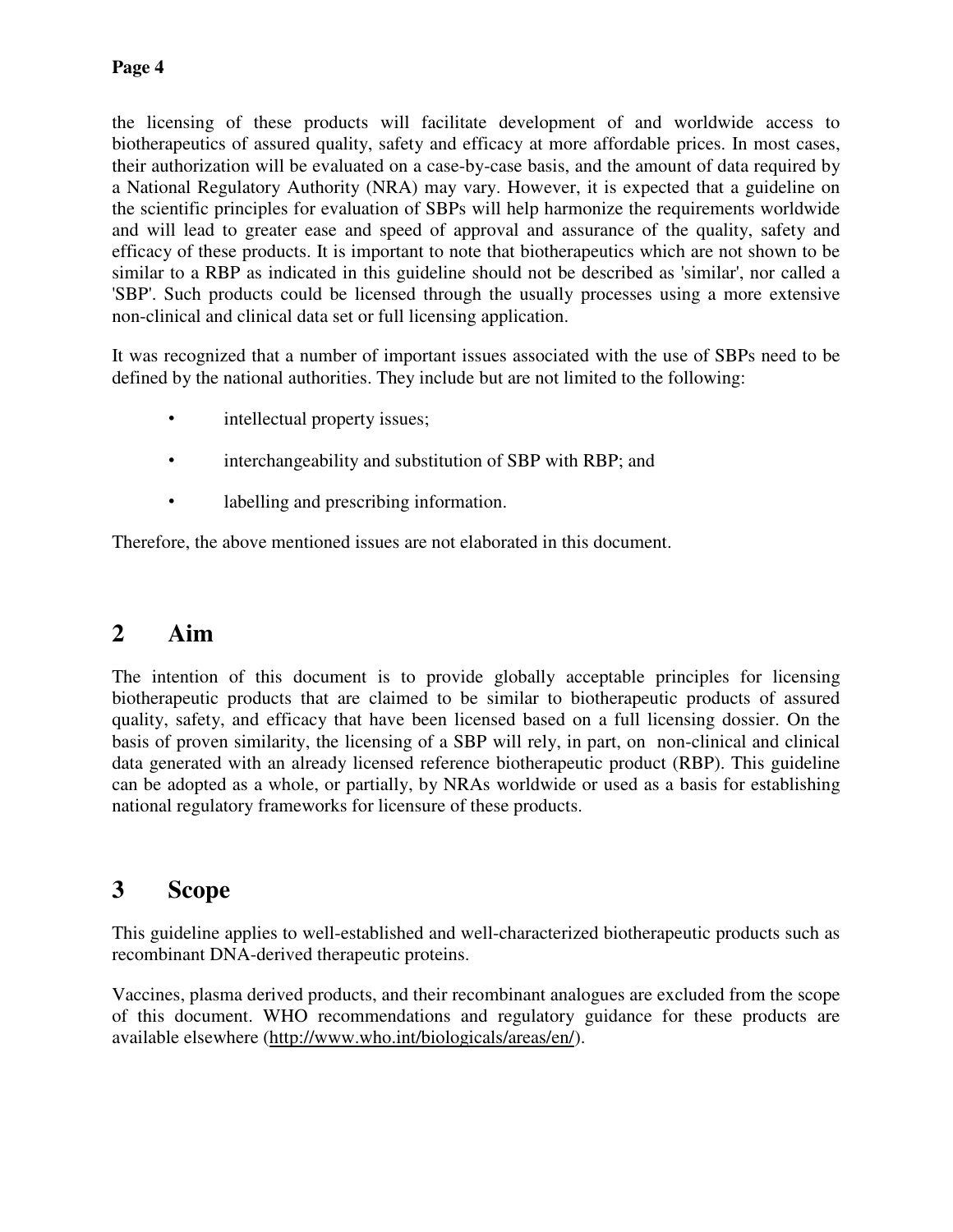# **4 Glossary**

The definitions given below apply to the terms used in this guideline. They may have different meanings in other contexts.

#### **Comparability exercise**

Head-to-head comparison of a biotherapeutic product with a licensed originator product with the goal to establish similarity in quality, safety, and efficacy. Products should be compared in the same study using the same procedures.

#### **Drug product**

A pharmaceutical product type that contains a drug substance, generally in association with excipients.

#### **Drug substance**

The active pharmaceutical ingredient and associated molecules that may be subsequently formulated, with excipients, to produce the drug product. It may be composed of the desired product, product-related substances, and product- and process-related impurities. It may also contain other components such as buffers.

#### **Equivalent**

Equal or virtually identical in the parameter of interest. Equivalent efficacy of two medicinal products means they have similar (no better and no worse) efficacy and any observed differences are of no clinical relevance.

#### **Generic medicine**

A generic medicine contains the same active pharmaceutical ingredient as and is bioequivalent to an originator (comparator) medicine. Since generic medicines are identical in the active pharmaceutical substance, dose, strength, route of administration, safety, efficacy, and intended use, they can be substituted for the originator product.

#### **Head-to-head comparison**

Direct comparison of the properties of the SBP with the RBP in the same study.

#### **Immunogenicity**

The ability of a substance to trigger an immune response or reaction (*e.g*. development of specific antibodies, T cell response, allergic or anaphylactic reaction).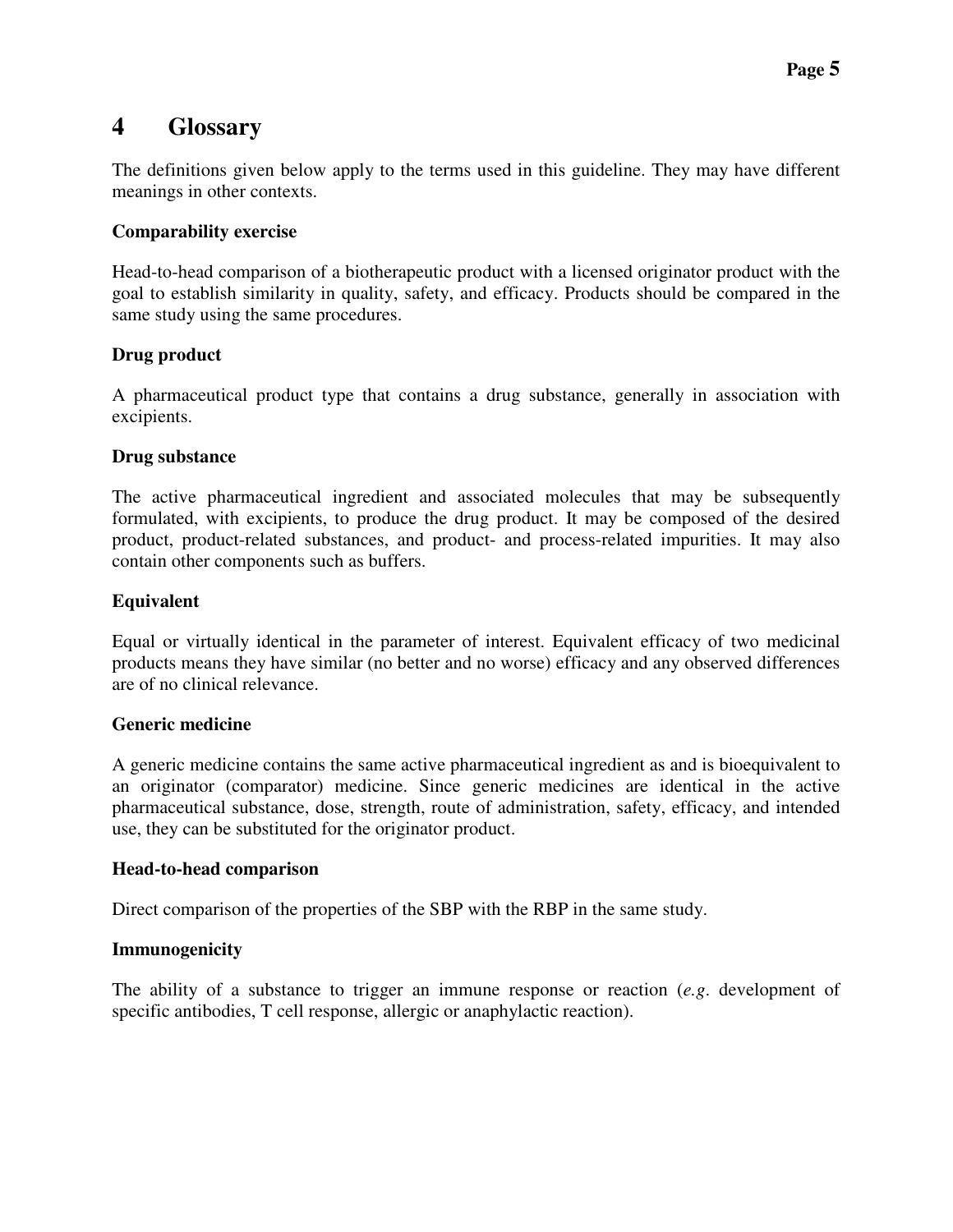#### **Page 6**

#### **Impurity**

Any component present in the drug substance or drug product that is not the desired product, a product-related substance, or excipient including buffer components. It may be either process- or product-related.

#### **Non-inferior**

Not clinically inferior to a comparator in the parameter studied. A non-inferiority clinical trial is one which has the primary objective of showing that the response to the investigational product is not clinically inferior to a comparator by a pre-specified margin.

#### **Originator product**

A medicine which has been licensed by the national regulatory authorities on the basis of a full registration dossier; *i.e*. the approved indication(s) for use were granted on the basis of full quality, efficacy and safety data.

#### **Pharmacovigilance**

The science and activities relating to the detection, assessment, understanding and prevention of adverse effects or any other drug related problems.

#### **Reference biotherapeutic product (RBP)**

A reference biotherapeutic product is used as the comparator for head-to-head comparability studies with the similar biotherapeutic product in order to show similarity in terms of quality, safety and efficacy. Only an originator product that was licensed on the basis of a full registration dossier can serve as a RBP. It does not refer to measurement standards such as international, pharmacopoeial, or national standards or reference standards.

#### **Similarity**

Absence of a relevant difference in the parameter of interest.

#### **Similar biotherapeutic product (SBP)**

A biotherapeutic product which is similar in terms of quality, safety and efficacy to an already licensed reference biotherapeutic product.

#### **Well-established biotherapeutic product**

Well-established biotherapeutic product is the one that has been marketed for a suitable period of time with a proven quality, efficacy and safety.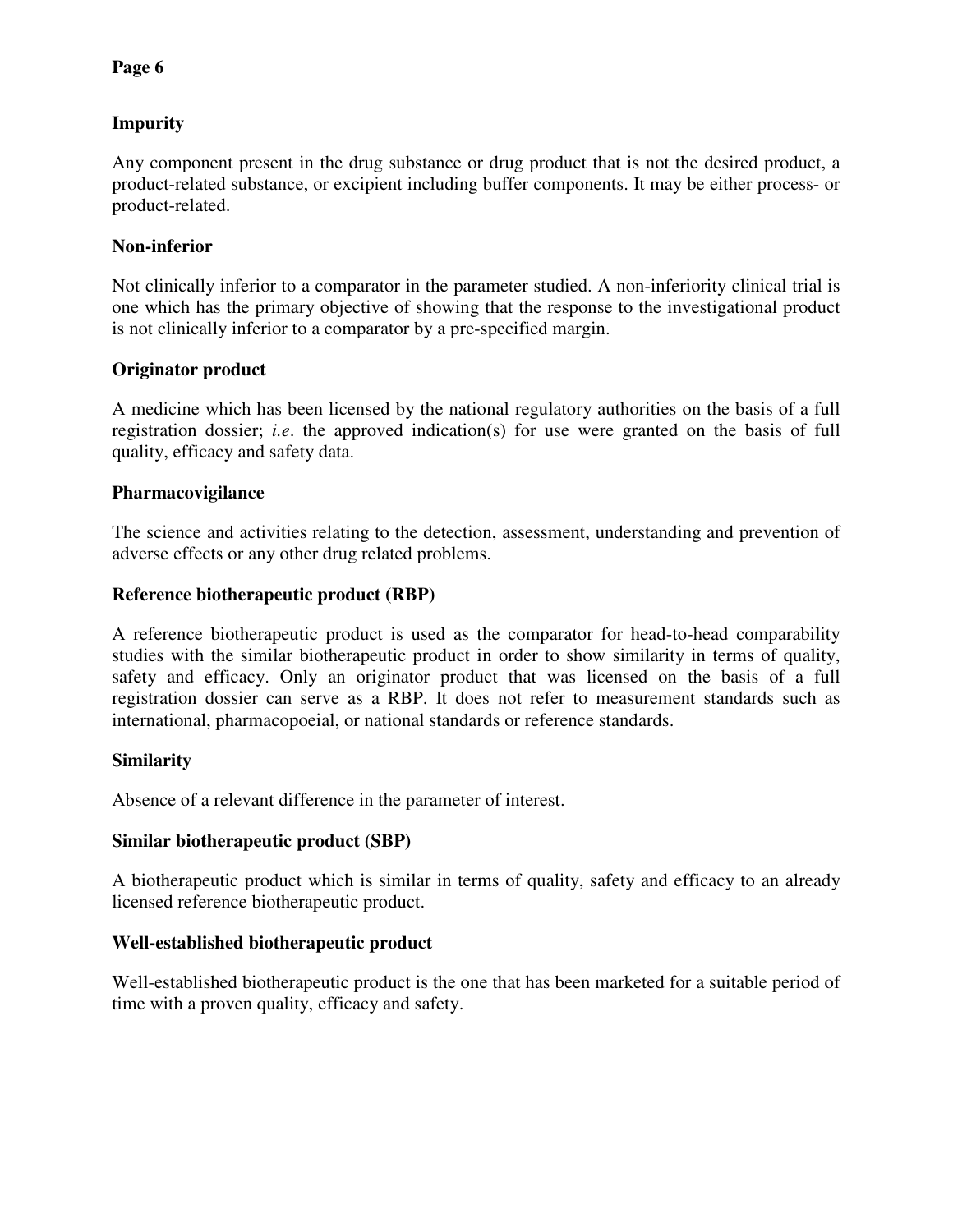# **5 Scientific considerations and concept for licensing SBPs**

For the licensing of generic medicines, the regulatory framework is well-established in most countries. Demonstration of structural sameness and bioequivalence of the generic medicine with the reference product is usually appropriate to infer (conclude) therapeutic equivalence between the generic and the reference product. However, the generic approach is not suitable for the licensing of SBPs since biotherapeutic products usually consist of relatively large and complex entities that are difficult to characterize. In addition, SBPs are manufactured and controlled according to their own development since the manufacturer of a SBP normally does not have access to all the necessary manufacturing information on the originator product. However, even minor differences in the manufacturing process may affect the pharmacokinetics, pharmacodynamics, efficacy and/or safety of biotherapeutic products. As a result, it has been agreed that the normal method for licensing generic medicines through bioequivalence studies alone is not scientifically appropriate for SBPs.

Decision making regarding the licensing of SBPs should be based on scientific evidence. The onus is on a manufacturer of a SBP to provide the necessary evidence to support all aspects of an application for licensing. As with any drug development program, the development of a SBP involves a stepwise approach starting with characterization and evaluation of quality attributes of the product and followed by non-clinical and clinical studies. Comprehensive characterization and comparison at the quality level are the basis for possible data reduction in the non-clinical and clinical development. If differences between the SBP and the RBP are found at any step, the underlying reasons for the differences should be investigated. Differences should always be explained and justified and may lead to the requirement of additional data (*e.g.* safety data).

In addition to the quality data, SBPs require non-clinical and clinical data generated with the product itself. The amount of non-clinical and clinical data considered necessary will depend on the product or class of products, the extent of characterization possible undertaken using state-ofthe-art analytical methods, on observed or potential differences between the SBP and the RBP, and on the clinical experience with the product class (*e.g.* safety/immunogenicity concerns in a specific indication). A case by case approach is clearly needed for each class of products.

A SBP is intended to be similar to a licensed biotherapeutic product for which there is a substantial evidence of safety and efficacy. The ability for the SBP to be authorized based on reduced non-clinical and clinical data depends on proof of its similarity to an appropriate RBP through the comparability exercise. Manufacturers should demonstrate a full understanding of their product, consistent and robust manufacture of their product, and submit a full quality dossier that includes a complete characterization of the product. The comparability exercise between the SBP and the RBP in the quality part represents an additional element to the 'traditional' full quality dossier. The reduction in data requirements is therefore only possible for the non-clinical and/or clinical parts of the development program. The dosage form and route of administration of the SBP should be the same as for the RBP.

Studies must be comparative in nature employing analytical strategies (methods) that are sensitive to detect potential differences between the SBP and the RBP. The main clinical studies should use the final formulation derived from the final process material of the SBP. Otherwise,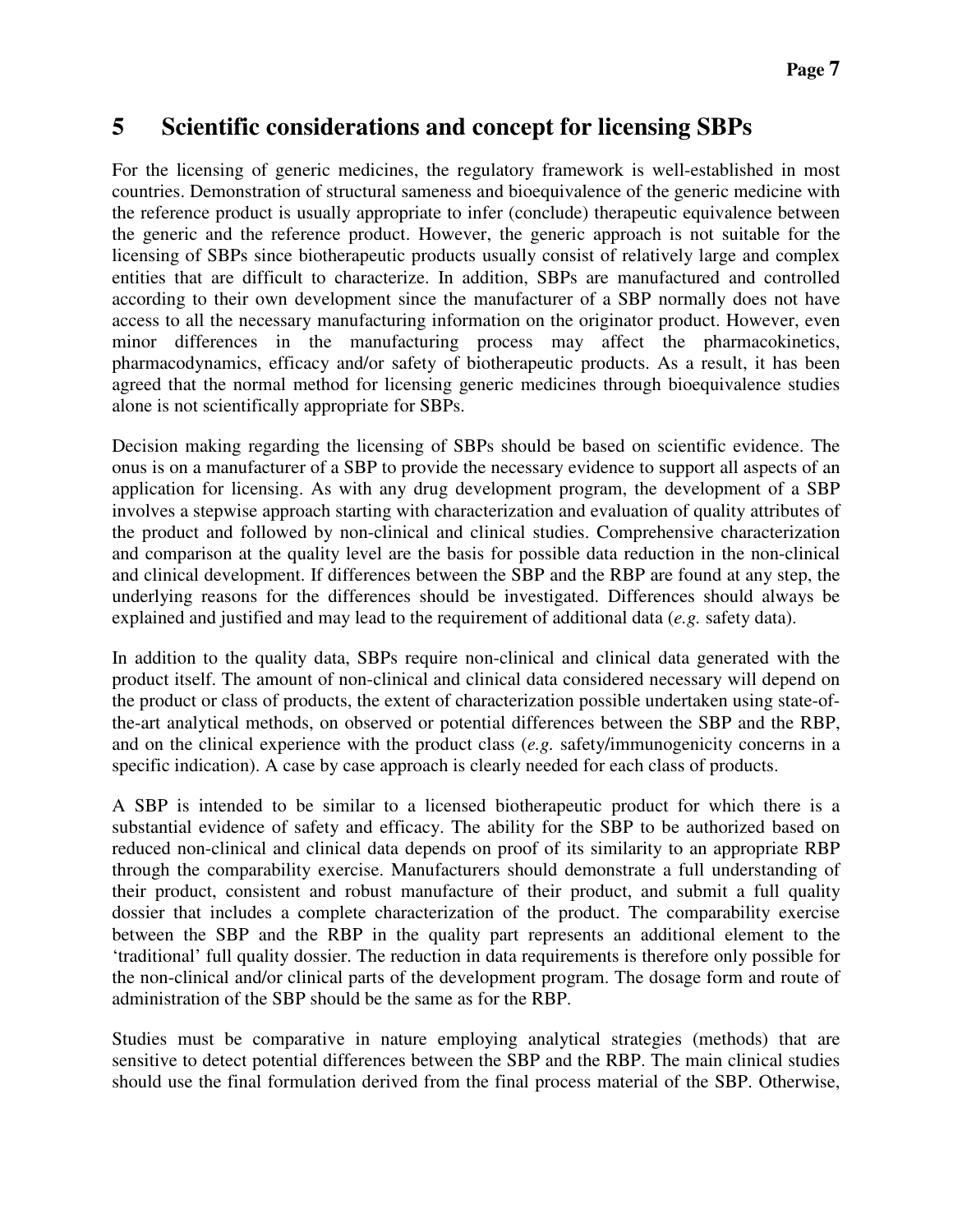additional evidence of comparability will be required to demonstrate that the SBP to be marketed is comparable to that used in the main clinical studies.

If similarity between the SBP and the RBP has been convincingly demonstrated, the SBP may be approved for use in other clinical indications of the RBP that have not directly been tested in clinical trials if appropriate scientific justification for such extrapolation is provided by the manufacturer (see section 10.7). Significant differences between the SBP and the chosen RBP detected during the comparability exercise would be an indication that the products are not similar and more extensive non-clinical and clinical data may be required to support the application for licensing.

### **Comparability exercise**

The comparability exercise for a SBP is designed to show that the SBP has highly similar quality attributes when compared to the RBP. However, it also includes the non-clinical and clinical studies to provide an integrated set of comparative data. The comparability data at the level of quality can be considered to be an additional set of data over that which is normally required for an originator product developed as a new and independent product. This is the basis for reducing the non-clinical and clinical data requirements.

Although the quality comparisons are undertaken at various points throughout the quality application/dossier, a distinction should be made between usual quality data requirements and those presented as part of the comparability exercises. It may be useful to present these as a separate section in the quality module.

# **6 Key principles for the licensing of SBPs**

- a. The development of a SBP involves stepwise comparability exercise(s) starting with comparison of the quality characteristics of the SBP and RBP. Demonstration of similarity of a SBP to a RBP in terms of quality is a prerequisite for the reduction of the non-clinical and clinical data set required for licensure. After each step of the comparability exercise, the decision to proceed further with the development of the SBP should be evaluated.
- b. The basis for licensing a product as a SBP depends on its demonstrated similarity to a suitable RBP in quality, non-clinical, and clinical parameters. The decision to license a product as a SBP should be based on evaluation of the whole data package for each of these parameters.
- c. If relevant differences are found in the quality, non-clinical, or clinical studies, the product will not likely qualify as a SBP and a more extensive non-clinical and clinical data set will likely be required to support its application for licensure. Such a products should not qualify as a SBP as defined in this guideline.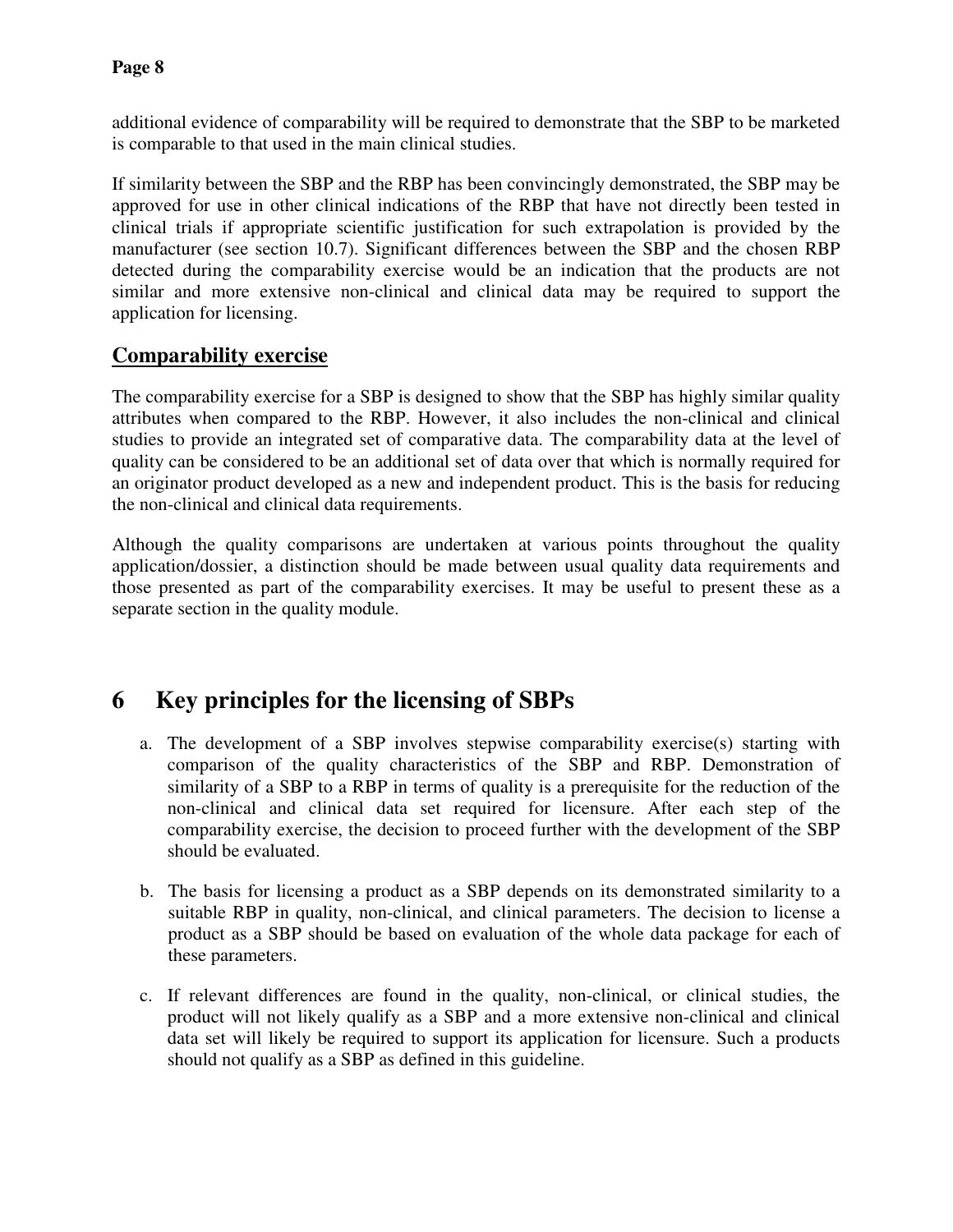- d. If comparability exercises and/or studies with the RBP are not performed throughout the development process as outlined in this guidance document, the final product should not be referred to as a SBP.
- e. SBPs are not "generic medicines" and many characteristics associated with the authorization process generally do not apply.
- f. SBPs, like other biotherapeutic products, require effective regulatory oversight for the management of their potential risks and in order to maximize their benefits.

# **7 Reference biotherapeutic product**

Comprehensive information on the RBP provides the basis for establishing the safety, quality, and effectiveness profile to which the SBP is compared. The RBP also provides the basis for dose selection and route of administration, and is utilized in the comparability studies required to support the licensing application. The demonstration of an acceptable level of similarity between the SBP and RBP provides the rationale for utilizing a reduced non-clinical and clinical data set to support the application for market authorization of the SBP. Hence the RBP is central to the licensing of a SBP.

To support licensure of the SBP, similarity of the SBP to the RBP should be demonstrated through head-to-head comparisons with the RBP. The same RBP should be used throughout the entire comparability exercise.

The choice of a RBP is of critical importance for the evaluation of SBP. The rationale for the choice of the RBP should be provided by the manufacturer of the SBP in the submission to the NRA. Traditionally, NRAs have required the use of a nationally licensed reference product for licensing of generic medicines. This practice may not be feasible for countries lacking nationally-licensed RBPs. NRAs may need to consider establishing additional criteria to guide the acceptability of using a RBP licensed or resourced in other countries. The use of reference products with proven efficacy and safety in a given population will be one of the factors to consider. Another parameter may be market experience in addition to the duration and marketed use.

#### **Considerations for choice of reference biotherapeutic product**

Since the choice of a RBP is essential to the development of a SBP, the following should be considered.

- The RBP should have been marketed for a suitable duration and have a volume of marketed use such that the demonstration of similarity to it brings into relevance a substantial body of acceptable data regarding the safety and efficacy.
- The manufacturer needs to demonstrate that the chosen RBP is suitable to support the application for marketing authorization of a SBP.
- The RBP should be licensed based on a full quality, safety, and efficacy data. Therefore a SBP should not be considered as a choice for RBP.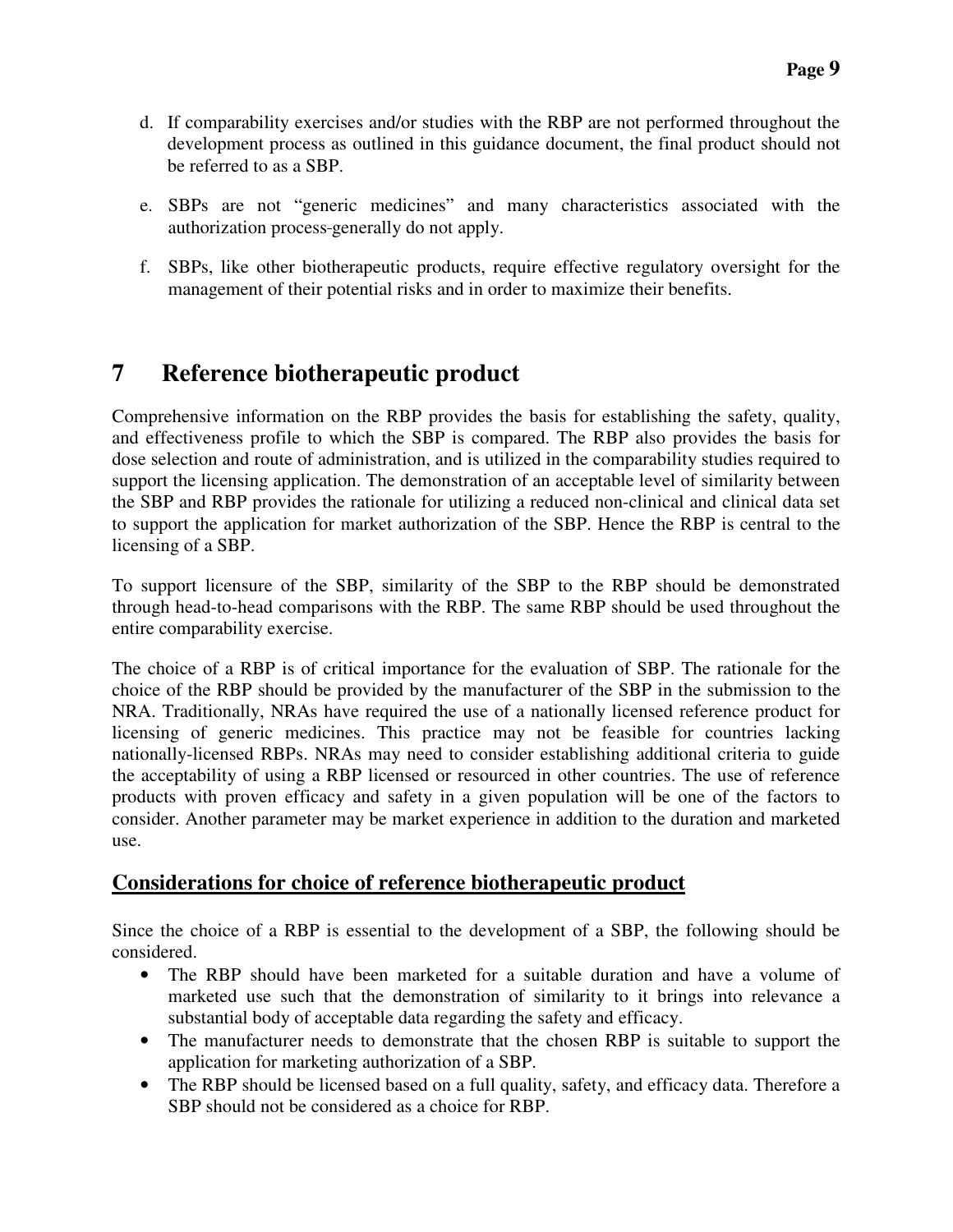- The same RBP should be used throughout the development of the SBP (*i.e.* for the comparative quality, non-clinical, and clinical studies).
- The drug substance of the RBP and the SBP must be shown to be similar.
- The dosage form and route of administration of the SBP should be the same as that of the RBP.
- The following factors should be considered in the choice of a RBP that is marketed in another jurisdiction.
	- o The RBP should be licensed and widely marketed in another jurisdiction which has well-established regulatory framework and principles, as well as considerable experience of evaluation of biotherapeutic products, and post-marketing surveillance activities.
	- o The acceptance of a RBP for evaluation of a SBP in a country does not imply approval for use of the RBP by the NRA of that country.

# **8 Quality**

The quality comparison showing molecular similarity between the SBP and the RBP is indispensable to provide rationale for predicting that the clinical safety and efficacy profile of the RBP should also apply to the SBP so that the extent of the non-clinical and clinical data required with the SBP can be reduced. Ideally, development of a SBP involves thorough characterization of a number of representative lots of the RBP and then engineering a manufacturing process that will reproduce a product that is highly similar to the RBP in all clinically relevant product quality attributes; *i.e.* those product attributes that may impact clinical performance. A SBP is generally derived from a separate and independent master cell bank using independent manufacturing processes and control. These should be selected and designed to meet the required comparability criteria. A full quality dossier for both drug substance and drug product is always required, which complies with the standards as required by NRAs for originator products.

Increased knowledge of the relationship between biochemical, physicochemical, and biological properties of the product and clinical outcomes will facilitate development of a SBP. Due to the heterogeneous nature of proteins (especially those with extensive post-translational modifications such as glycoproteins), the limitations of some analytical techniques, and the generally unpredictable nature of the clinical consequences of minor differences in protein structural/ physico-chemical properties, the evaluation of comparability will have to be carried out independently for each product. For example, oxidation of certain methionine residues in one protein may have no impact on clinical activity whereas in another protein it may significantly decrease the intrinsic biological activity of the protein, or may increase its immunogenicity. Thus, differences in the levels of Met oxidation in the RBP and SBP would need to be evaluated and, if present, their clinical relevance would be evaluated and discussed.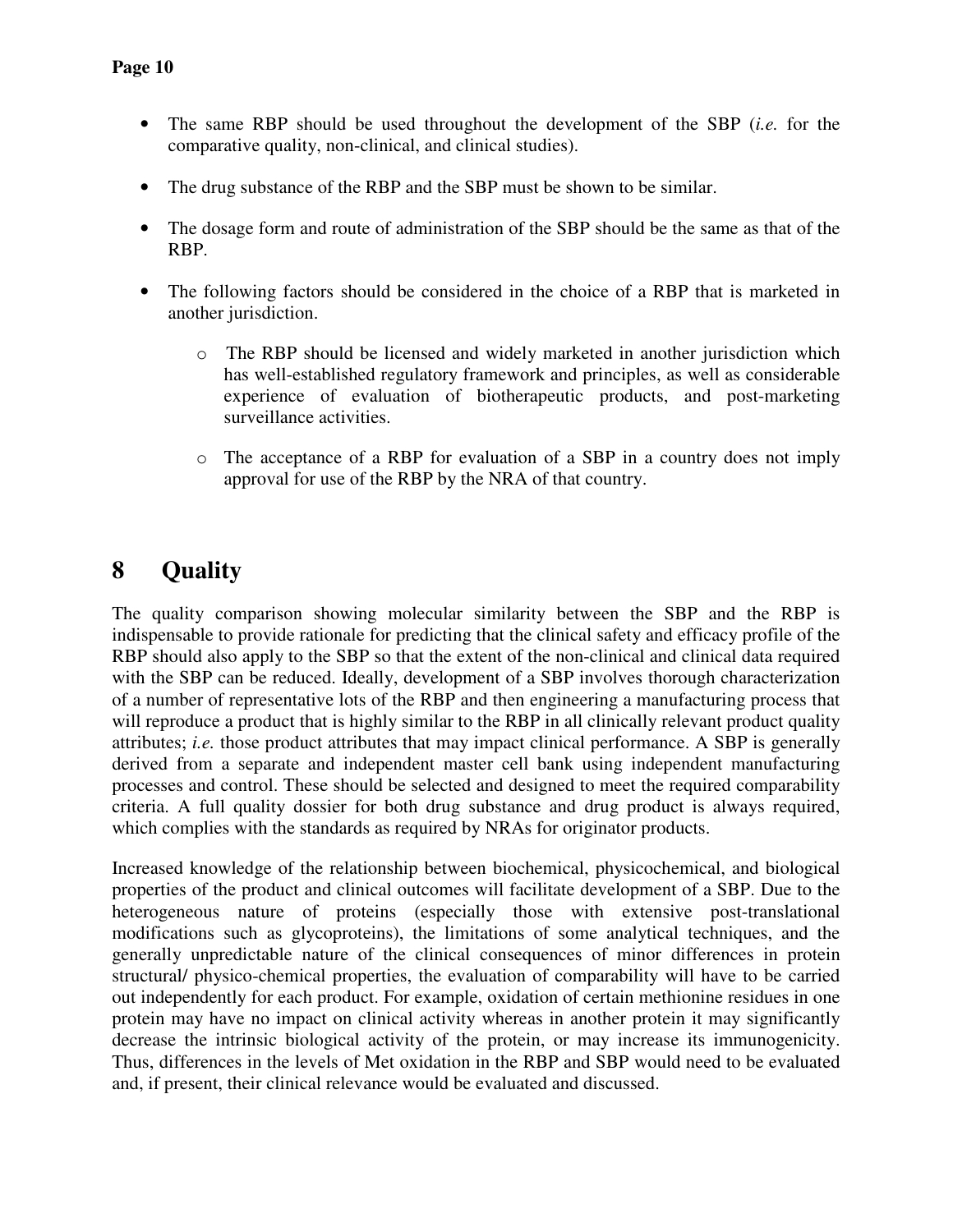To evaluate comparability, the manufacturer should carry out a comprehensive physicochemical and biological characterization of the SBP in head-to-head comparisons with the RBP. All aspects of product quality and heterogeneity should be assessed (see characterization below).

A high degree of similarity between the SBP and the RBP is the basis for reducing non-clinical and clinical requirements for licensing. However, some differences are likely to be found, *e.g.*  due to differences in impurities or excipients. Such differences should be assessed for their potential impact on clinical safety and efficacy of the SBP and a justification, *e.g.* own study results or literature data, for allowing such differences provided. Differences of unknown clinical relevance, particularly regarding safety, may have to be addressed in additional studies pre- or post-marketing*.* Differences in quality attributes known to have potential impact on clinical activity will influence the judgment of consideration whether to name such product as 'SBP'. For example, if differences are found in glycosylation patterns that alter the biodistribution of the product and thereby change the dosing scheme, then this product can not be considered a SBP. Other differences between the SBP and RBP may be acceptable, and would not trigger the need for extra non-clinical and/or clinical evaluation. For example, a therapeutic protein that has lower levels of protein aggregates would, in most cases, be predicted to have a better safety profile than the RBP and would not need added clinical evaluation. Along the same lines, if heterogeneity in the terminal amino acids of the RBP is known, and sufficiently documented, without affecting the bioactivity, distribution, or immunogenicity of the RBP or similar products in its class, then there may be no need for added clinical safety or efficacy studies based upon this heterogeneity of the RPB and SBP.

Due to the unavailability of drug substance for the RBP, the SBP manufacturer will usually be using commercial drug product for the comparability exercise. The commercial drug product will, by definition, be in the final dosage form containing the drug substance(s) formulated with excipients. It should be verified that these do not interfere with analytical methods and thereby impact the test results. If the drug substance in the RBP needs to be purified from a formulated reference drug product in order to be suitable for characterization, studies must be carried out to demonstrate that product heterogeneity and relevant attributes of the active moiety are not affected by the isolation process. The approach employed to isolate and compare the SBP to the RBP should be justified and demonstrated, with data, to be appropriate for the intended purpose. Where possible, the product should be tested with and without manipulation.

#### **8.1 Manufacturing process**

Manufacture of a SBP should be based on a comprehensively designed production process taking all relevant guidelines into account. The manufacturer needs to demonstrate the consistency and robustness of the manufacturing process by implementing Good Manufacturing Practices<sup>5</sup>, modern quality control and assurance procedures, in-process controls, and process validation. The manufacturing process should meet the same standards as required by the NRA for originator products. The manufacturing process should be optimized to minimize differences between the SBP and RBP in order to (a) maximize the ability to reduce the clinical testing requirements for the SBP based upon the clinical history of the RBP, and (b) minimize any predictable impact on the clinical safety and efficacy of the product. Some differences between the SBP and RBP are expected and may be acceptable, provided, appropriate justification with regard to lack of impact on clinical performance is given.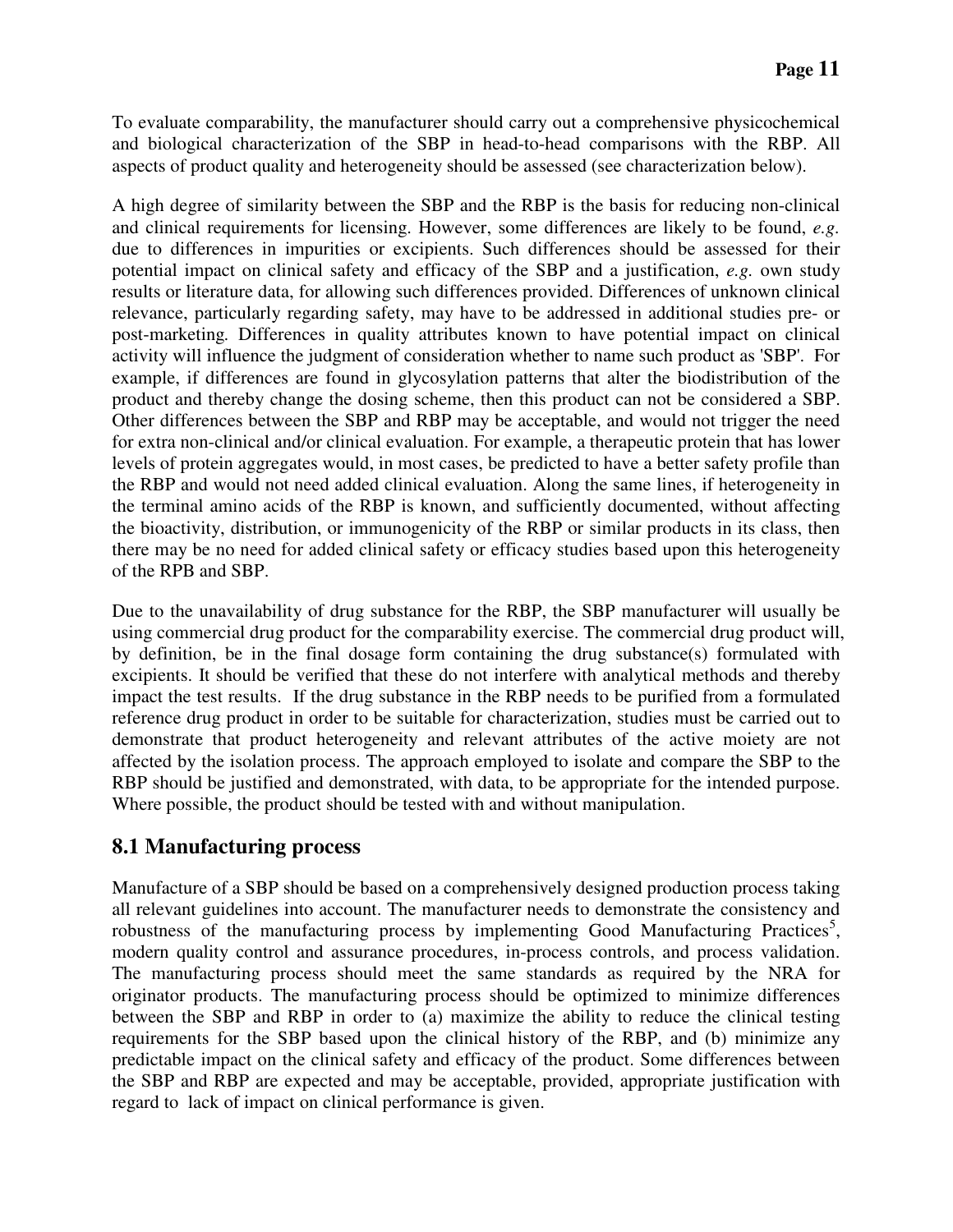It is understood that a manufacturer developing a SBP does not have access to confidential details of the manufacturing process of the RBP such that the process will differ from the licensed process for the RBP (unless there is a contractual arrangement with the manufacturer of the RBP). The manufacturing process for a SBP should employ state-of-the-art science and technology to achieve a high quality SBP that is as similar as possible to the RBP. This will involve evaluating the RBP extensively prior to developing the manufacturing process for the SBP. The SBP manufacturer should assemble all available knowledge of the RBP concerning the type of host cell, formulation and container closure system used for marketing the RBP. If applicable, the SBP manufacturer should then determine the potential impact of changing any one of these elements on product quality, safety and efficacy based on available evidence from public information, experience with previous use of the RBP. SBP manufacturer is encouraged to apply this knowledge to the design of the manufacturing process. The rationale for accepting these differences needs to be justified based upon sound science and clinical experience, either with the SBP, or the RBP.

As a general rule, the product should be expressed and produced in the same host cell type as the RBP (*e.g*. *E*.*coli*, CHO cells, *etc*.) in order to minimize the potential for important changes to critical quality attributes of the protein and to avoid introduction of certain types of processrelated impurities (*e.g*. host cell proteins, endotoxins, yeast mannans) that could impact clinical outcomes and immunogenicity. The host cell type for manufacture of the SBP should only be changed if the manufacturer can demonstrate convincingly that the structure of the molecule is not affected or that the clinical profile of the product will not change. For example, somatropin produced in yeast cells appears to have similar characteristics to somatropin expressed in *E. coli*. In most cases, however, the use of a different host cell type will not be feasible for glycoproteins because glycosylation patterns vary significantly between different host cell types.

A complete description and data package should be provided that delineates the manufacturing process, starting with development of expression vectors and cell banks, cell culture/ fermentation, harvest, purification and modification reactions, filling into bulk or final containers, and storage. The development studies conducted to establish and validate the dosage form, formulation, and container closure system (including integrity to prevent microbial contamination) and usage instructions should be also documented (see relevant guidelines such as ICH).

### **8.2 Characterization**

Thorough characterization of both RBP and SBP should be carried out using appropriate, stateof-the-art biochemical, biophysical, and biological analytical techniques. For the active ingredient(s) (*i.e.* the desired product), details should be provided on primary and higher-order structure, post-translational modifications (including but not limited to glycoforms), biological activity, purity, impurities, product-related (active) substances (variants), and immunochemical properties, where relevant.

When conducting a comparability exercise, head-to-head characterization studies are required to compare the SBP and the RBP. The primary structure of SBP and the RBP should be identical.

If differences between the SBP and the RBP are found, their potential impact on safety and efficacy of the SBP should be evaluated. The predefined limits need to be considered in advance. The assessment of the results should include the investigation of the differences found between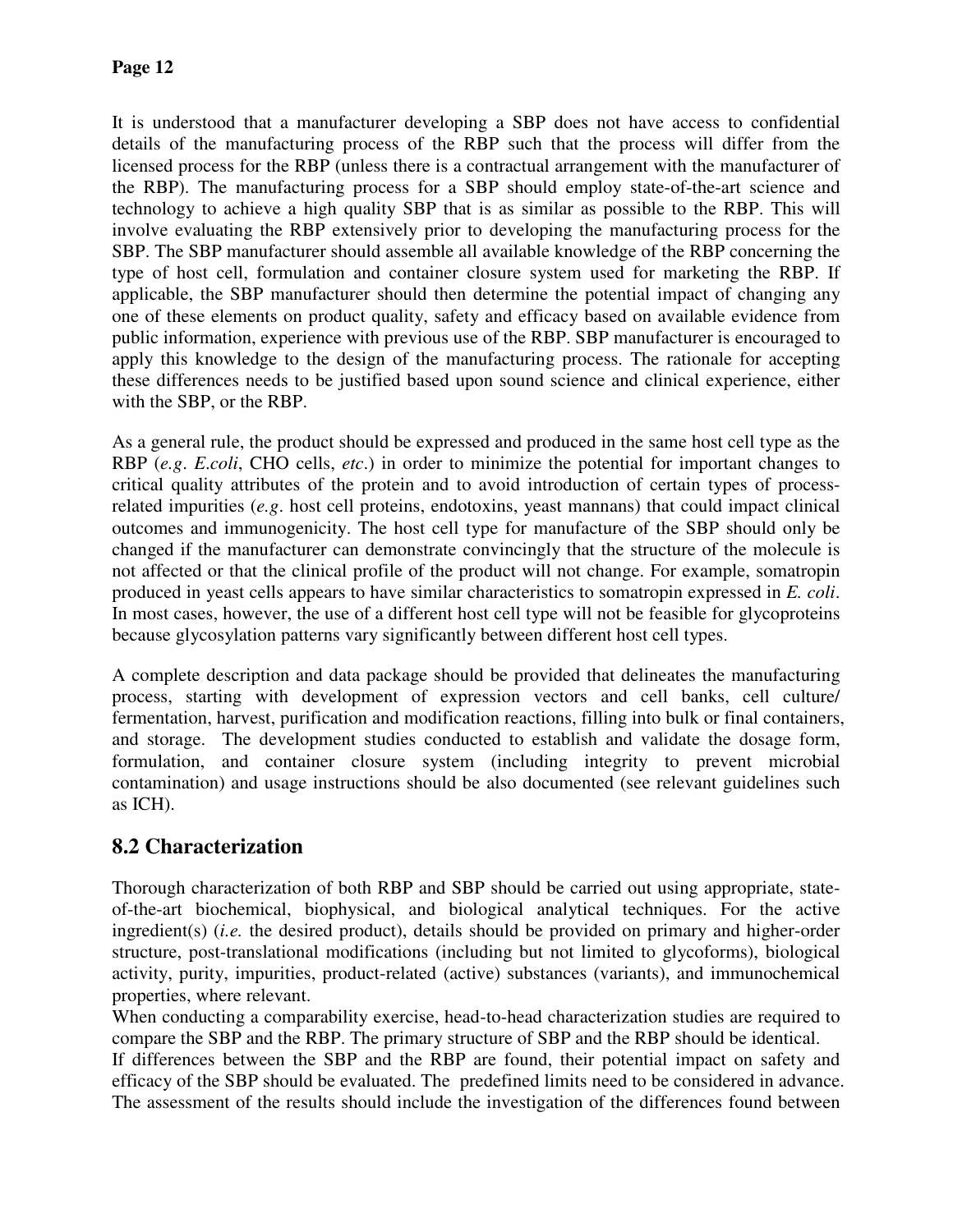SBP and RBP. This determination will be based upon knowledge of the relationship between product quality attributes and clinical activity of the RBP and related products, the clinical history of the RBP, and lot-to-lot differences for commercial lots of the RBP. For example, quality attributes such as composition and profile of glycosylation, biological activity which is known to be related to clinical activity, and receptor binding activity should be justified.

Knowledge of the analytical limitations of each technique used to characterize the product (*e.g*. limits of sensitivity, resolving power) should be applied when making a determination of similarity. Representative raw data should be provided for all complex analytical methods (*e.g*. high quality reproductions of gels, chromatograms, *etc.*) in addition to tabular data summarizing the complete data set and showing the results of all release and characterization analyses carried out on the SBP and the RBP.

The following criteria should be considered when conducting the comparability exercise:

#### **8.2.1** *Physicochemical Properties*

The physicochemical characterization should include the determination of primary and higher order structure (secondary/tertiary*/*quaternary) using appropriate analytical methods (*e.g*. mass spectrometry, NMR) and other biophysical properties. An inherent degree of structural heterogeneity occurs in proteins due to the biosynthesis process such that the RBP and the SBP are likely to contain a mixture of post-translationally modified forms. Appropriate efforts should be made to investigate, identify and quantify these forms.

#### **8.2.2** *Biological Activity*

Biological activity is the specific ability or capacity of the product to achieve a defined biological effect. It serves multiple purposes in the assessment of product quality and is required for characterization, and batch analysis. Ideally, the biological assay will reflect the understood mechanism of action of the protein and will thus serve as a link to clinical activity. A biological assay is a quality measure of the 'function' of the protein product and can be used to determine whether a product variant has the appropriate level of activity (*i.e*. a product-related substance) or is inactive (and is therefore defined as an impurity). The biological assay also complements the physicochemical analyses by confirming the correct higher order structure of the molecule. Thus, the use of a relevant biological assay(s) with appropriate precision and accuracy provides an important means of confirming that a significant functional difference does not exist between the SBP and the RBP.

For a product with multiple biological activities, manufacturers should perform, as part of product characterization, a set of relevant functional assays designed to evaluate the range of activities of the product. For example, certain proteins possess multiple functional domains that express enzymatic and receptor-binding activities. In such situations, manufacturers should evaluate and compare all relevant functional activities of the SBP and RBP.

Potency is the quantitative measure of the biological activity. A relevant, validated potency assay should be part of the specification for drug substance and/or drug product. The results of the potency assay should be provided and expressed in units of activity. Where possible (*e.g*. for *in vitro* biochemical assays such as enzyme assays or binding assays), the results may be expressed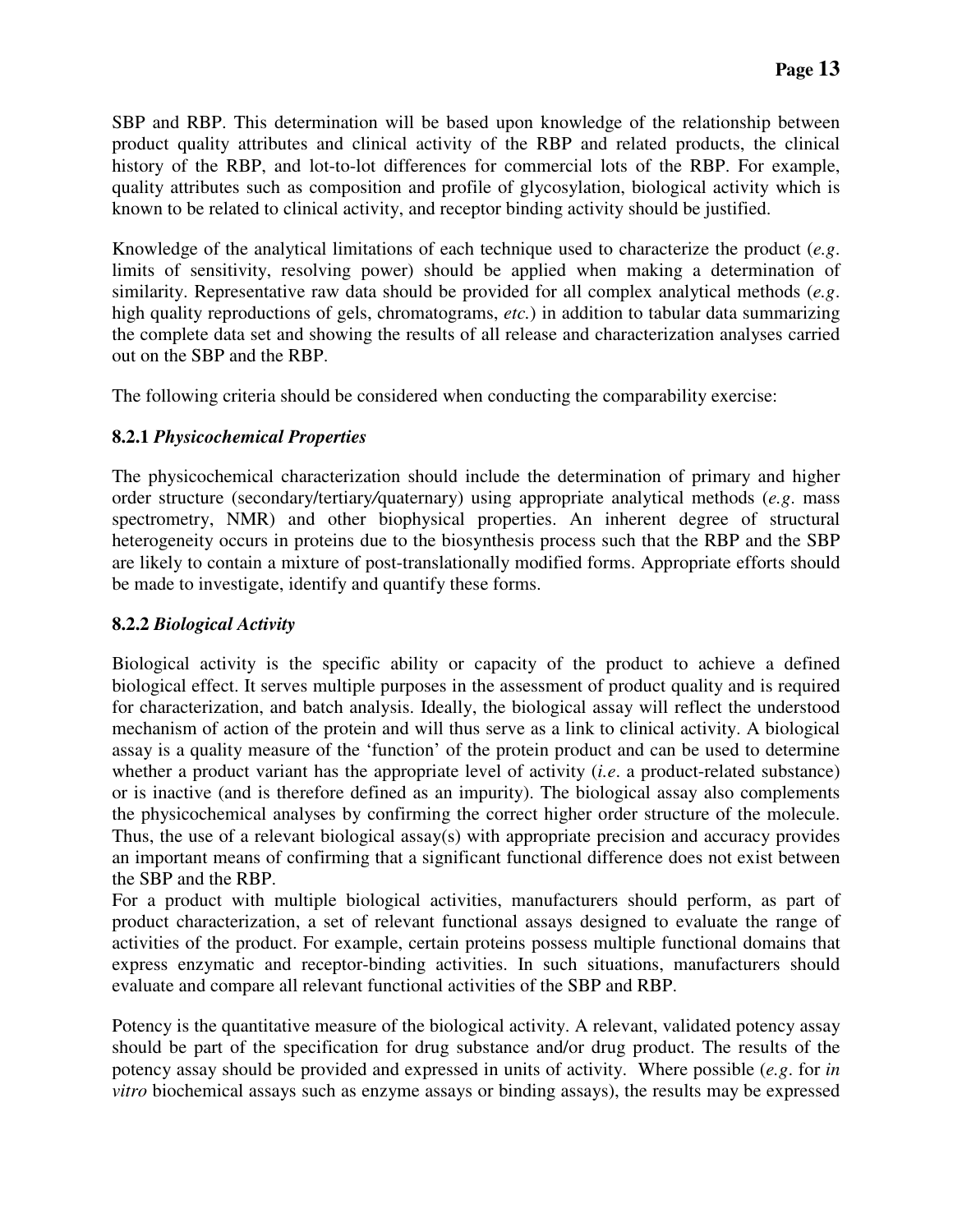as specific activities (*e.g*. units/mg protein). Assays should be calibrated against an international or national standard or reference reagent, when available and appropriate. WHO provides international standards and reference reagents, which serve as reference sources of defined biological activity expressed in an international unit or Unit. International standards and reference reagents are intended for calibration of national reference standards. (http://www.who.int/biologicals/reference\_preparations/en/). Therefore, international or national standards and reference reagents should be used to determine the potency and to express results in IU or U. They are not intended for use as a RBP during the comparability exercise.

Biological assays can be used for other purposes than determination of potency. For example, a relevant biological assay is essential for determining whether antibodies that develop in response to the product have neutralizing activity that impacts the biological activity of the product and/or endogenous counterparts, if present (see section 10.6).

#### **8.2.3** *Immunochemical Properties*

When immunochemical properties are part of the characterization (*e.g*. for antibodies or antibody-based products), the manufacturer should confirm that the SBP is comparable to the RBP in terms of specificity, affinity, binding kinetics, and Fc functional activity, where relevant.

#### **8.2.4** *Impurities*

Due to the limited access to all necessary information on the manufacturing process as well as the drug substance of the originator product, it is recognized that the evaluation of similarity of the impurity profiles between SBP and RBP will be generally difficult. Nevertheless, processand product-related impurities should be identified, quantified by state-of-the-art technology and compared between the SBP and RBP. Some differences may be expected because the proteins are produced by different manufacturing processes. If significant differences are observed in the impurity profile between the SBP and the RBP, their potential impact on efficacy and safety, including immunogenicity, should be evaluated. It is critical to have suitable assays for processrelated impurities, specific to the cell line used for production.

### **8.3 Specifications**

Specifications are employed to verify the routine quality of the drug substance and drug product rather than to fully characterize them. As for any biotherapeutic product, specifications for a SBP should be set as described in established guidelines and monographs, where these exist. It should be noted that pharmacopoeial monographs may only provide a minimum set of requirements for a particular product and additional test parameters may be required. Reference to analytical methods used and acceptance limits for each test parameter of the SBP should be provided and justified. All analytical methods referenced in the specification should be validated; the corresponding validation should be documented.

Specifications for a SBP will not be the same as for the RBP since the manufacturing processes will be different and different analytical procedures and laboratories will be used for the assays. Nonetheless, the specifications should capture and control important product quality attributes known for the RBP (*e.g*. correct identity; purity, potency; molecular heterogeneity in terms of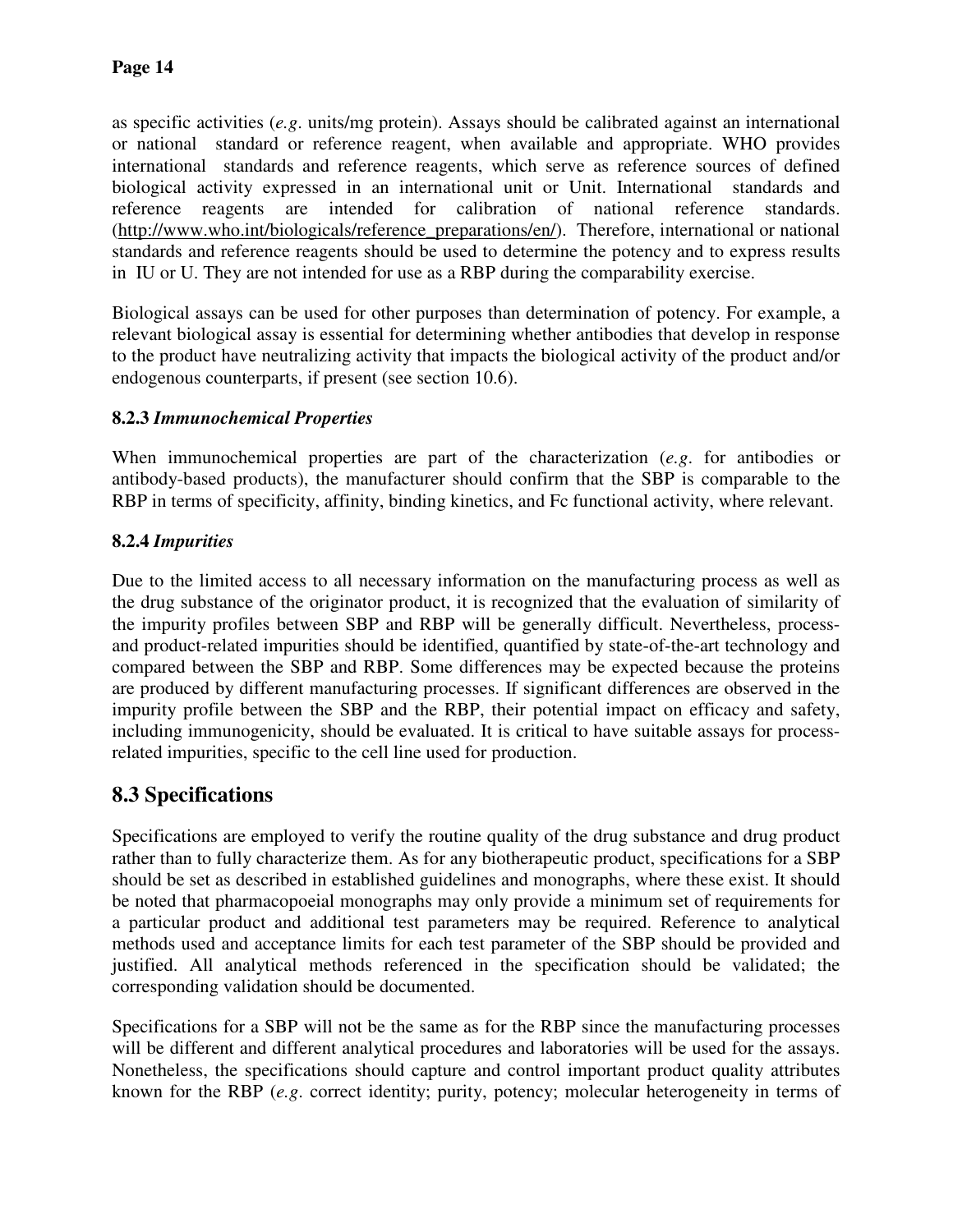size, charge, and hydrophobicity, if relevant; degree of sialylation; number of individual polypeptide chains; glycosylation of a functional domain; aggregate levels; impurities such as host cell protein and DNA). The setting of specifications should be based upon the manufacturer's experience with the SBP *(e.g*. manufacturing history; assay capability; safety and efficacy profile of the product) and the experimental results obtained by testing and comparing the SBP and RBP. Sufficient lots of SBP should be employed in setting specifications. The manufacturer should demonstrate, whenever possible, that the limits set for a given specification are not significantly wider than the range of variability of the RBP over the shelf-life of the product, unless justified.

### **8.4 Analytical techniques**

Although the power of analytical methods for characterization of proteins has increased dramatically over the past few decades, there are still obstacles to completely characterizing complex biotherapeutic products. A battery of state-of-the-art analyses is needed to determine structure, function, purity, and heterogeneity of the products. The methods employed should separate and analyze different variants of the product based upon different underlying chemical, physical, and biological properties of protein molecules. For example, PAGE, ion exchange chromatography, isoelectric focusing, and capillary electrophoresis all separate proteins based upon charge, but they do so under different conditions and based upon different physicochemical properties. As a result, one method may detect variants that another method does not detect. The goal of the comparability investigation is to be as comprehensive as possible in order to minimize the possibility of undetected differences between the RBP and SBP that may impact clinical activity. The analytical limitations of each technique (*e.g*. limits of sensitivity, resolving power) should be considered when making a determination of similarity between a SBP and a RBP.

The measurement of quality attributes in characterization studies (*versus* in the specifications) does not necessarily require the use of validated assays, but the assays should be scientifically sound and qualified; *i.e.* they should provide results that are meaningful and reliable. The methods used to measure quality attributes for lot release should be validated in accordance with relevant guidelines, as appropriate. A complete description of the analytical techniques employed for release and characterization of the product should be provided in the license application.

### **8.5 Stability**

The stability studies should be in compliance with relevant guidance as recommended by the NRA. Studies should be carried out to show which release and characterization methods are stability-indicating for the product. Generally, stability studies should be summarized in an appropriate format such as tables, and they should include results from accelerated degradation studies and studies under various stress conditions (*e.g.* temperature, light, humidity, mechanical agitation). Accelerated stability studies comprise an important element of the determination of similarity between a SBP and a RBP because they can reveal otherwise-hidden properties of a product that warrant additional evaluation. They are also important for identifying the degradation pathways of a protein product. The results obtained from accelerated stability studies may show that additional controls should be employed in the manufacturing process and during shipping and storage of the product in order to ensure the integrity of the product. Head-to-head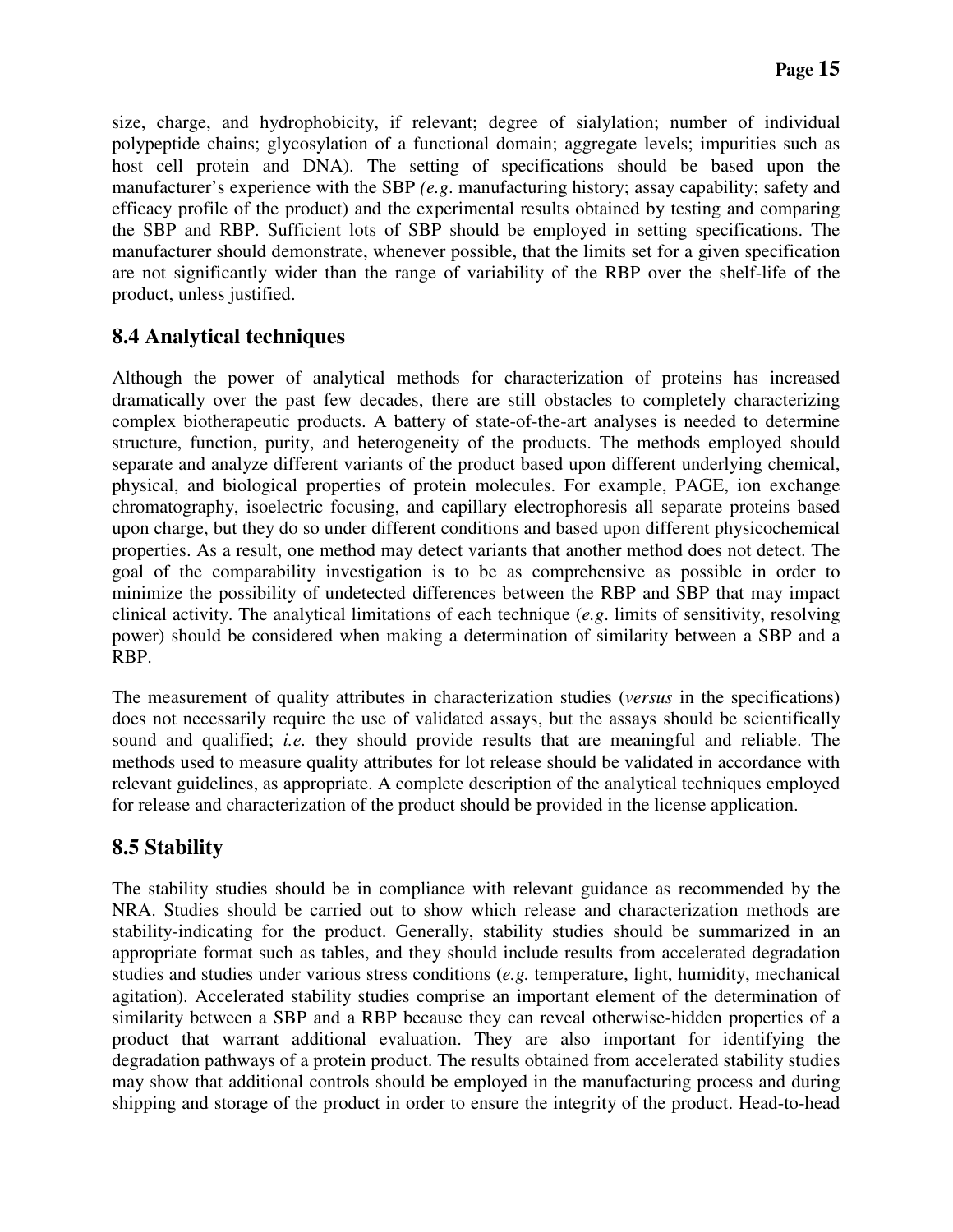accelerated stability studies comparing the SBP to the RBP will be of value in determining the similarity of the products by showing a comparable degradation profile. However, currently, stress testing carried out in a comparative manner does not provide an added value. Representative raw data showing the degradation profiles for the product should be provided in the license application. The stability data should support the conclusions regarding the recommended storage and shipping conditions and the shelf life/storage period for the drug substance, drug product, and process intermediates that may be stored for significant periods of time. Stability studies on drug substance should be carried out using containers and conditions that are representative of the actual storage containers and conditions. Stability studies on drug product should be carried out in the intended drug product container-closure system. Real time/real temperature stability studies will determine the licensed storage conditions and expiration dating for the product. This may or may not be the same as for the RBP.

# **9 Non-clinical evaluation**

The non-clinical part of the guideline addresses the pharmaco-toxicological assessment of the SBP. The establishment of safety and efficacy of a SBP usually requires the generation of some non-clinical data with the SBP.

### **9.1 General considerations**

The demonstration of a high degree of molecular similarity between the SBP and RBP should significantly reduce the need for non-clinical studies since the RBP will already have a significant clinical history. Non-clinical studies, should be conducted with the final formulation of the SBP intended for clinical use, unless otherwise justified.

The design of an appropriate non-clinical study program requires a clear understanding of the product characteristics. Results from the physico-chemical and biological characterization studies should be reviewed from the point-of-view of potential impact on efficacy and safety. When developing a SBP some existing guidelines may be relevant and should therefore be taken into account; *e.g.* the ´Note for preclinical safety evaluation of biotechnology-derived pharmaceuticals`  $(LCH S6)^6$ .

SBPs often require the application of unique approaches to assessing their safety in non-clinical studies. Problems in the non-clinical evaluation of SBPs containing biotechnology-derived recombinant proteins as drug substance are often related to the fact that these products:

- may show species-specific pharmacodynamic activity such that it is sometimes difficult to identify a relevant species for pharmacodynamic and toxicological evaluation; and/or

- will, as ´foreign proteins`, usually elicit an antibody response in long-term animal studies. Thus, the results of subchronic or chronic repeat dose studies may be difficult to interpret due to the formation of antibody complexes with the drug substance.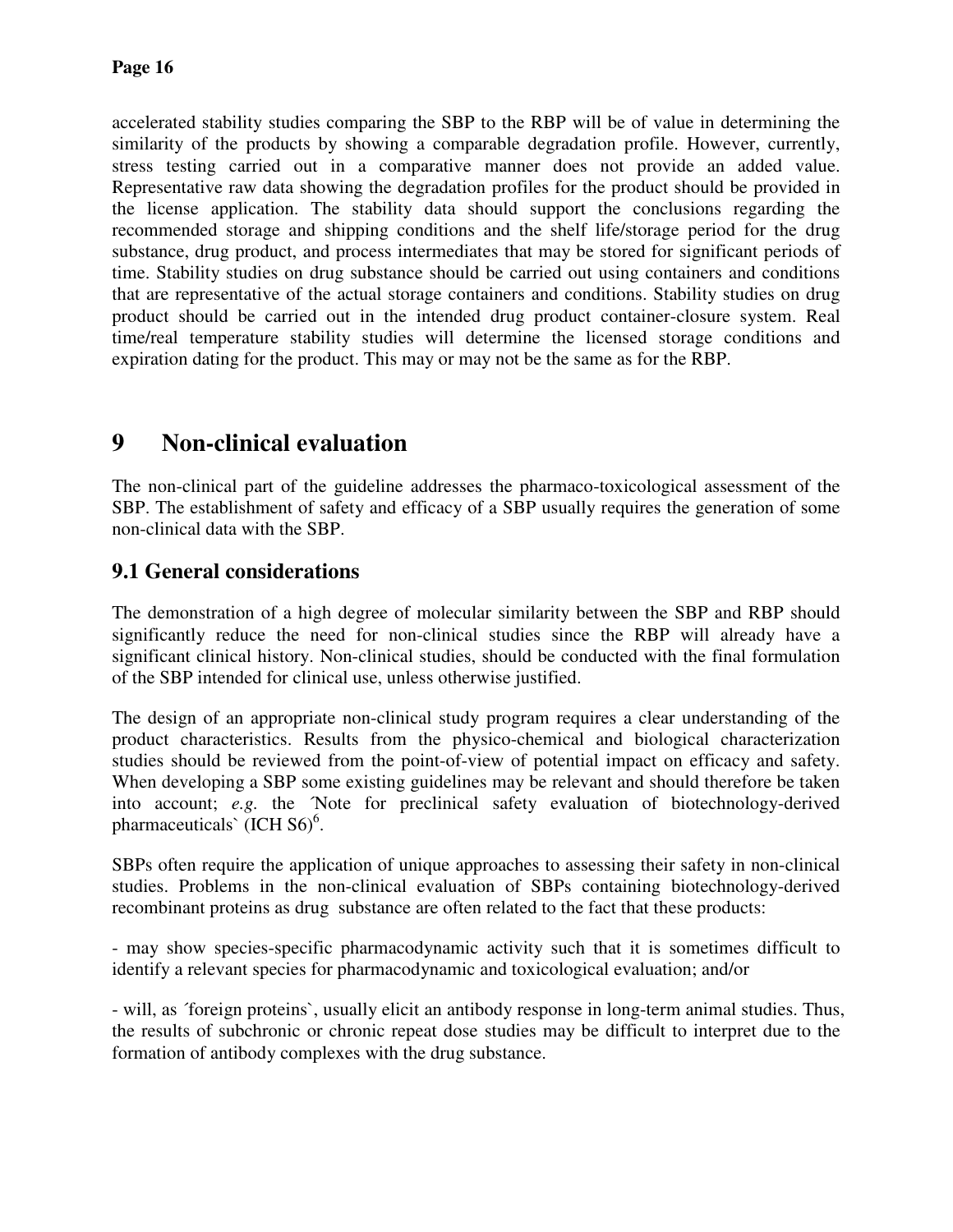### **9.2 Special considerations**

Non-clinical evaluation of a new biotherapeutic normally encompasses a broad spectrum of pharmacodynamic, pharmacokinetic and toxicological studies<sup>6</sup>. The amount of additional nonclinical data required to establish safety and efficacy of a SBP is considered to be highly dependent on the product and on substance-class related factors. Factors that often elicit the need for additional non-clinical studies include, but are not restricted to:

- Quality-related factors:

- Significant differences in the cell expression system compared with the RBP
- Significant differences in purification methods used
- The presence of a complex mixture of less well characterized product- and/or processrelated impurities

- Factors related to pharmaco-toxicological properties of the drug substance:

- Mechanism(s) of drug action are unknown or poorly understood
- The drug substance is associated with significant toxicity and/or has a narrow therapeutic index
- Limited clinical experience with the RBP

Depending on these factors, the spectrum of studies required to establish safety and efficacy of the SBP may vary considerably and should be defined on a case-by-case basis. For example, in the case of a highly complex drug substance that is difficult to characterize by analytical techniques and which possesses a narrow therapeutic index, the non-clinical development program may encompass a significant portion of the spectrum of studies described in relevant guidelines such as ICH  $S6<sup>6</sup>$ . On the other hand, for products for which the drug substance and the impurity profile are well characterized by analytical means, which possess a wide therapeutic index and for which an extensive clinical experience is available, the non-clinical development program will likely be more limited. However, a head-to-head repeat dose toxicity study should usually constitute a minimum requirement for non-clinical evaluation of a SBP. The non-clinical studies constitute a part of the overall comparability exercise. Therefore, the studies should be comparative in nature and designed to detect differences in response between the SBP and the RBP and not just the response to the SBP alone. Any deviation to this approach should be appropriately justified.

#### *In vitro* **studies:**

Assays like receptor-binding studies or cell-based assays (*e.g*. cell-proliferation or cytotoxicity assays) should normally be undertaken in order to establish comparability of the biological/ pharmacodynamic activity of the SBP and RBP. Such data are usually already available from the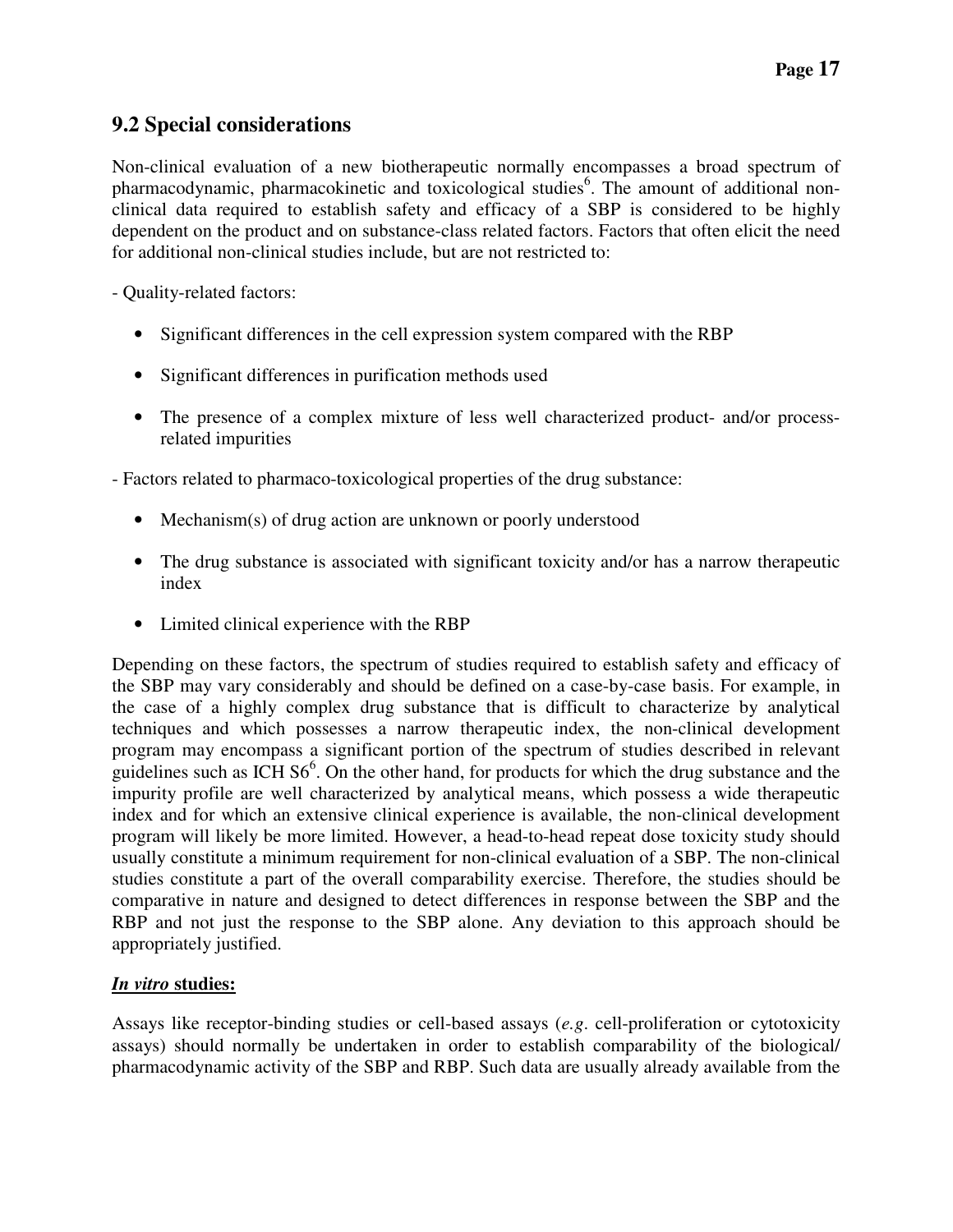#### **Page 18**

biological assays described in the quality part of the dossier (see chapter 8.2.2). Reference to these studies can be made in the non-clinical part of the dossier.

#### *In vivo* **studies:**

Animal studies should be designed to maximize the information obtained. Such studies should be comparative in nature (see above), should be performed in (a) species known to be relevant (*i.e*. a species in which the RBP has been shown to possess pharmacodynamic and/or toxicological activity) and employ state-of-the-art technology. Where the model allows, consideration should be given to monitoring a number of endpoints such as:

- Biological/ pharmacodynamic activity relevant to the clinical application. These data should usually be available from biological assays described in the quality part of the dossier (see chapter 8.2.2) and reference to these studies can be made in the non-clinical part of the dossier. If feasible, biological activity may be evaluated as part of the non-clinical repeat dose toxicity study (described below). *In vivo* evaluation of biological/ pharmacodynamic activity may be dispensable if *in vitro* assays are available, which have been validated to reliably reflect the clinically relevant pharmacodynamic activity of the RBP.

- Non-clinical toxicity as determined in at least one repeat dose toxicity study in a relevant species and including toxicokinetic measurements. These measurements should include determination and characterization of antibody responses, including anti-product antibody titres, cross reactivity with homologous endogenous proteins, and product neutralizing capacity. The duration of the studies should be sufficiently long to allow detection of potential differences in toxicity and antibody responses between the SBP and RBP.

Besides being a part of the overall comparability exercise, the comparative repeat dose toxicity study is considered to provide reassurance that no ´unexpected` toxicity will occur during clinical use of the SBP. If performed with the final formulation intended for clinical use, the repeat dose toxicity study will, in principle, allow for detection of potential toxicity associated with both the drug substance and product- and process-related impurities.

Although the predictive value of animal models for immunogenicity in humans is considered low, antibody measurements, if applicable, should be included in the repeat dose toxicity study to aid in the interpretation of the toxicokinetic data and to help assess, as part of the overall comparability exercise, whether important differences in structure or immunogenic impurities exist between the SBP and RBP (the immunological response may be sensitive to differences not detected by laboratory analytical procedures).

Depending on the route of administration, local tolerance may need to be evaluated. If feasible, this evaluation may be performed as part of the described repeat dose toxicity study.

On the basis of the demonstration of similarity between the SBP and RBP by the additional comparability exercise performed as part of the quality evaluation, normally other routine toxicological studies such as safety pharmacology, reproductive toxicology, genotoxicity and carcinogenicity studies are not generally requirements for the non-clinical testing of a SBP, unless triggered by results of the repeat dose toxicity study or the local tolerance study and/or by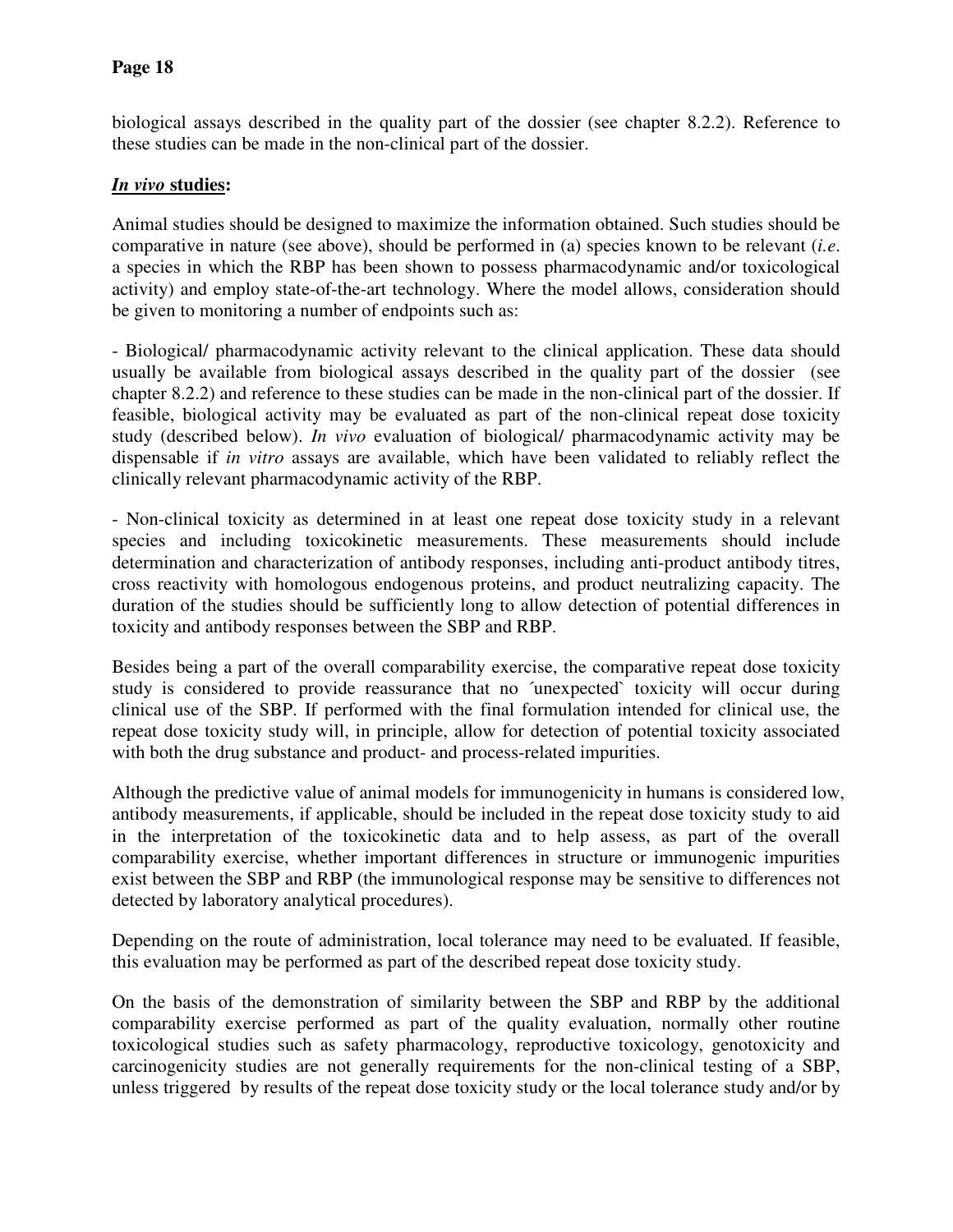other known toxicological properties of the RBP (*e.g.* known adverse effects of the RBP on reproductive function).

# **10 Clinical evaluation**

The main/pivotal clinical data should be generated using the product derived from the final manufacturing process and therefore reflecting the product for which marketing authorization is being sought. Any deviation from this recommendation needs to be justified and additional data may be required, such as from PK bridging studies comparing the PK profiles of the products from the previous and final formulations. For changes in the manufacturing process ICH Q5E should be followed<sup>7</sup>.

Clinical studies should be designed to demonstrate comparable safety and efficacy of the SBP to the RBP and therefore need to employ testing strategies that are sensitive enough to detect relevant differences between the products, if present (see below).

The clinical comparability exercise is a stepwise procedure that should begin with pharmacokinetic and pharmacodynamic studies followed by the pivotal clinical trials. If at any step relevant differences between the SBP and the RBP are detected, the reasons need to be explored and justified**.** If this is not possible, the new product may not qualify as a SBP and a full licensing *(*stand alone) application should be considered.

### **10.1 Pharmacokinetic (PK) studies**

The PK profile is an essential part of the basic description of a medicinal product and should always be investigated. PK studies should generally be performed for the routes of administration applied for and using doses within the therapeutic dose range recommended for the RBP.

PK studies must be comparative in nature and should be designed to enable detection of potential differences between the SBP and the chosen RBP. This is usually best achieved by performing single-dose, cross-over PK studies in a homogenous study population and by using a dose where the sensitivity to detect differences is largest. For example, for a medicinal product with saturable absorption (saturation kinetics), the lowest therapeutic dose would be most appropriate, provided that the employed assay can measure the resulting drug plasma levels with sufficient accuracy and precision. In order to reduce variability not related to differences between products, PK studies could be performed in healthy volunteers, if considered ethical and scientifically justified. If the investigated drug substance is known to have adverse effects and the pharmacological effects or risks are considered unacceptable for healthy volunteers, it may be necessary to perform the PK studies in the proposed patient population.

In general, single dose PK studies will suffice. However, in cases of dose or time-dependent pharmacokinetics, resulting in markedly higher concentrations at steady-state than expected from single dose data, a potential difference in the extent of absorption of the SBP and RBP may be larger at steady-state than after single dose administration. In such cases, it may be advisable for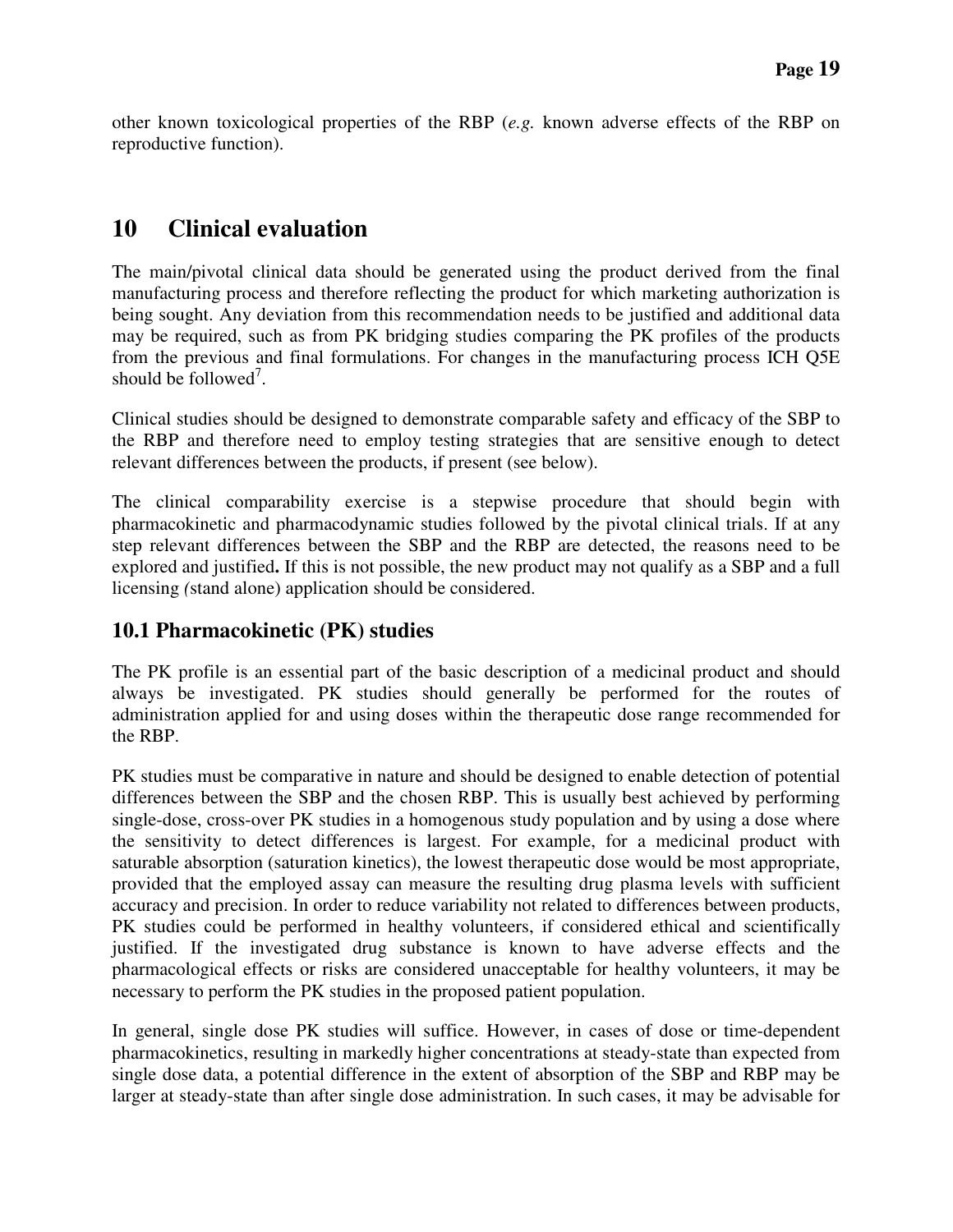the manufacturer to perform an additional comparative multiple dose study to ensure similar PK profiles also at steady-state before commencing the confirmatory clinical trial(s). In steady-state PK studies, the administration scheme should preferably use the highest customary dosage recommended for the RBP.

The choice of single-dose studies, steady-state studies, or repeated determination of PK parameters and the study population should be justified by the manufacturer. The cross-over design eliminates inter-subject variability and therefore, compared to the parallel design, reduces the sample size necessary to show equivalent PK profiles of the SBP and RBP. The treatment phases should be separated by an adequate wash-out phase to avoid carry-over effects. The cross-over design may not be appropriate for biological medicinal products with a long half-life or for proteins for which formation of anti-product antibodies is likely. In parallel designs, care should be taken to avoid relevant imbalances in all prognostic variables between treatment groups that may affect the pharmacokinetics of the drug substance (*e.g*. ethnic origin, smoking status, extensive/ poor metabolizer status of the study population).

PK comparison of the SBP and the RBP should not only include absorption/ bioavailability but should also include elimination characteristics; *i.e.* clearance and/or elimination half-life, since differences in elimination rate of the SBP and the RBP may exist.

Acceptance criteria for the demonstration of similar PK between the SBP and the RBP should be pre-defined and appropriately justified. It is noted that the criteria used in standard clinical PK comparability studies (bioequivalence studies) were developed for chemically-derived, orally administered products and may not necessarily be applicable for biological medicinal products. Due to the lack of established acceptance criteria designed for biologicals, the traditional 80- 125 % equivalence range is often used. However, if the 90% confidence intervals of the ratio of the population geometric means (test/ reference) for the main parameters under consideration (usually rate and extent of absorption) fall outside this traditional range, the SBP may still be considered similar to the RBP provided there is sufficient evidence for similarity from the quality, non-clinical, PD, efficacy and safety comparisons.

Other PK studies, such as interaction studies (with drugs likely to be used concomitantly) or studies in special populations (*e.g*. children, the elderly and patients with renal or hepatic insufficiency) are not usually required for a SBP.

Historically, the PK evaluation of peptide or protein products has suffered from limitations in the assay methodology thus limiting the usefulness of such studies. Special emphasis should therefore be given to the analytical method selected and its capability to detect and follow the time course of the protein (the parent molecule and/or degradation products) in a complex biological matrix that contains many other proteins. The method should be optimized to have satisfactory specificity, sensitivity and a range of quantification with adequate accuracy and precision.

In some cases, the presence of measurable concentrations of endogenous protein may substantially affect the measurement of the concentration-time profile of the administered exogenous protein. In such cases, the manufacturer should describe and justify the approach to minimize the influence of the endogenous protein on the results.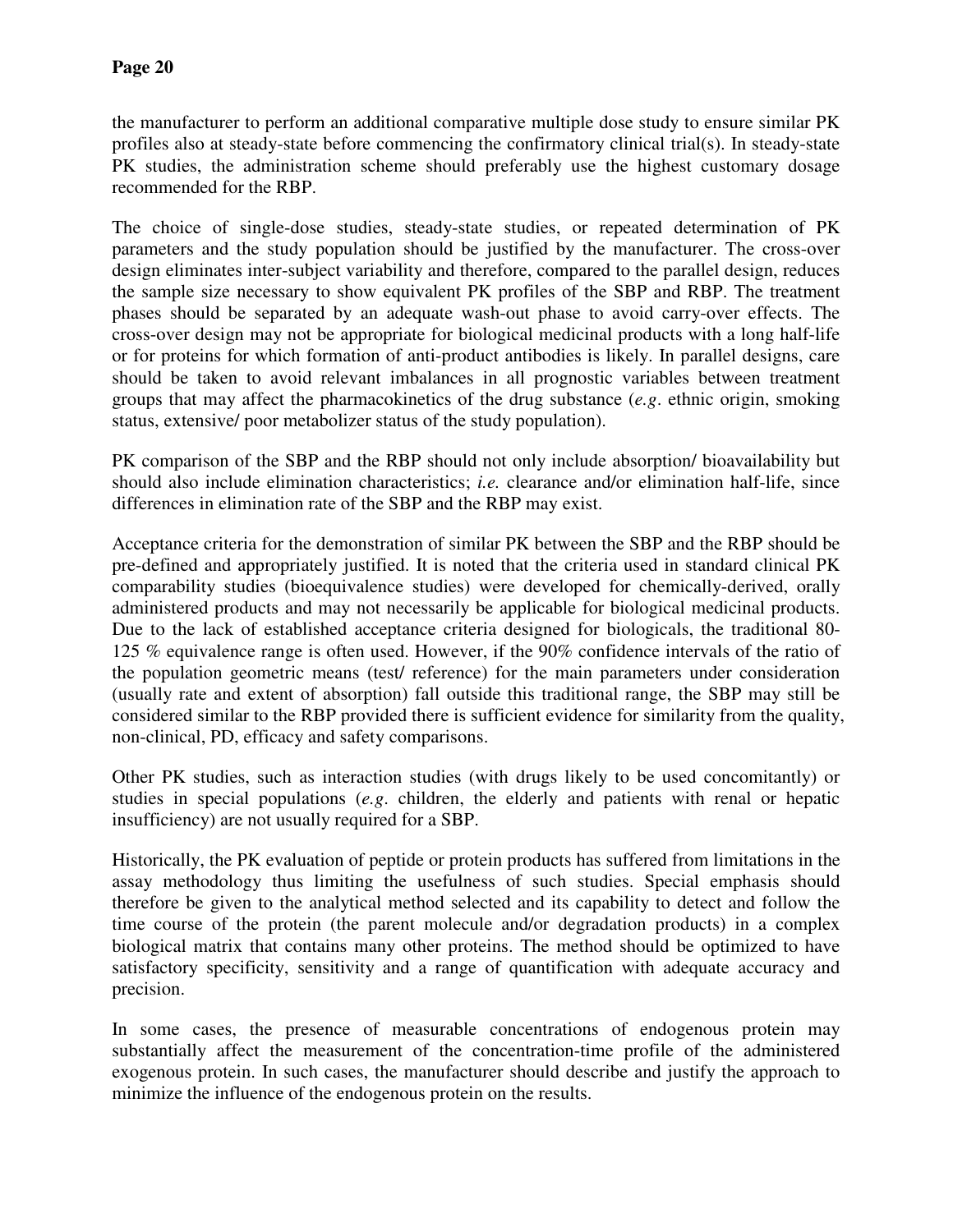### **10.2 Pharmacodynamic (PD) studies**

Although comparative clinical trials are usually required for demonstration of similar efficacy and safety of the SBP and RBP, it may be advisable for the manufacturer to ensure similar PD profiles before proceeding to clinical trials, particularly if a difference in PK profiles of unknown clinical relevance has been detected.

In many cases, PD parameters are investigated in the context of combined PK/PD studies. Such studies may provide useful information on the relationship between dose/exposure and effect, particularly if performed at different dose levels. In the comparative PD studies, PD effects should be investigated in a suitable population using a dose/doses within the steep part of the dose-response curve in order to best detect potential differences between the SBP and the RBP. PD markers should be selected based on their clinical relevance.

### **10.3 Confirmatory pharmacokinetic/pharmacodynamic (PK/PD) studies**

Usually, clinical trials are required to demonstrate similar efficacy between the SBP and the RBP. In certain cases, however, comparative PK/PD studies may be appropriate, provided that 1) the PK and PD properties of the RBP are well characterized, 2) at least one PD marker is a marker linked to efficacy (*e.g.* an accepted surrogate marker for efficacy), and 3) the relationship between dose/exposure, the relevant PD marker(s) and response/efficacy of the RBP is established. Euglycaemic clamp studies would be an example for acceptable confirmatory PK/PD studies for the comparison of efficacy of two insulins. In addition, absolute neutrophil count and CD34+ cell count are the relevant PD markers for the activity of granulocyte colony stimulating factor (G-CSF) and could be used in PK/PD studies in healthy volunteers to demonstrate similar efficacy of two G-CSF-containing medicinal products.

 The study population and dosage should represent a test system that is known to be sensitive to detect potential differences between the SBP and the RBP. For example, in the case of insulin, the study population should consist of non-obese healthy volunteers or patients with type 1 diabetes rather than insulin-resistant obese patients with type 2 diabetes. Otherwise, it will be necessary to investigate a relevant dose range to demonstrate that the test system is discriminatory<sup>8</sup>. In addition, the acceptance ranges for demonstration of similarity in confirmatory PK and PD parameters should be pre-defined and appropriately justified. If appropriately designed and performed such PK/PD studies are often more sensitive to detect potential differences in efficacy than trials using clinical endpoints.

### **10.4 Efficacy studies**

Dose finding studies are not required for a SBP. Demonstration of comparable potency, PK and PD profiles provide the basis for the use of the posology of the RBP in the confirmatory clinical  $trial(s)$ .

Similar efficacy of the SBP and the chosen RBP will usually have to be demonstrated in adequately powered, randomized, and controlled clinical trial(s). The principles of such trials are laid down in relevant ICH guidelines<sup>8,9</sup>. Clinical studies should preferably be double-blind or at a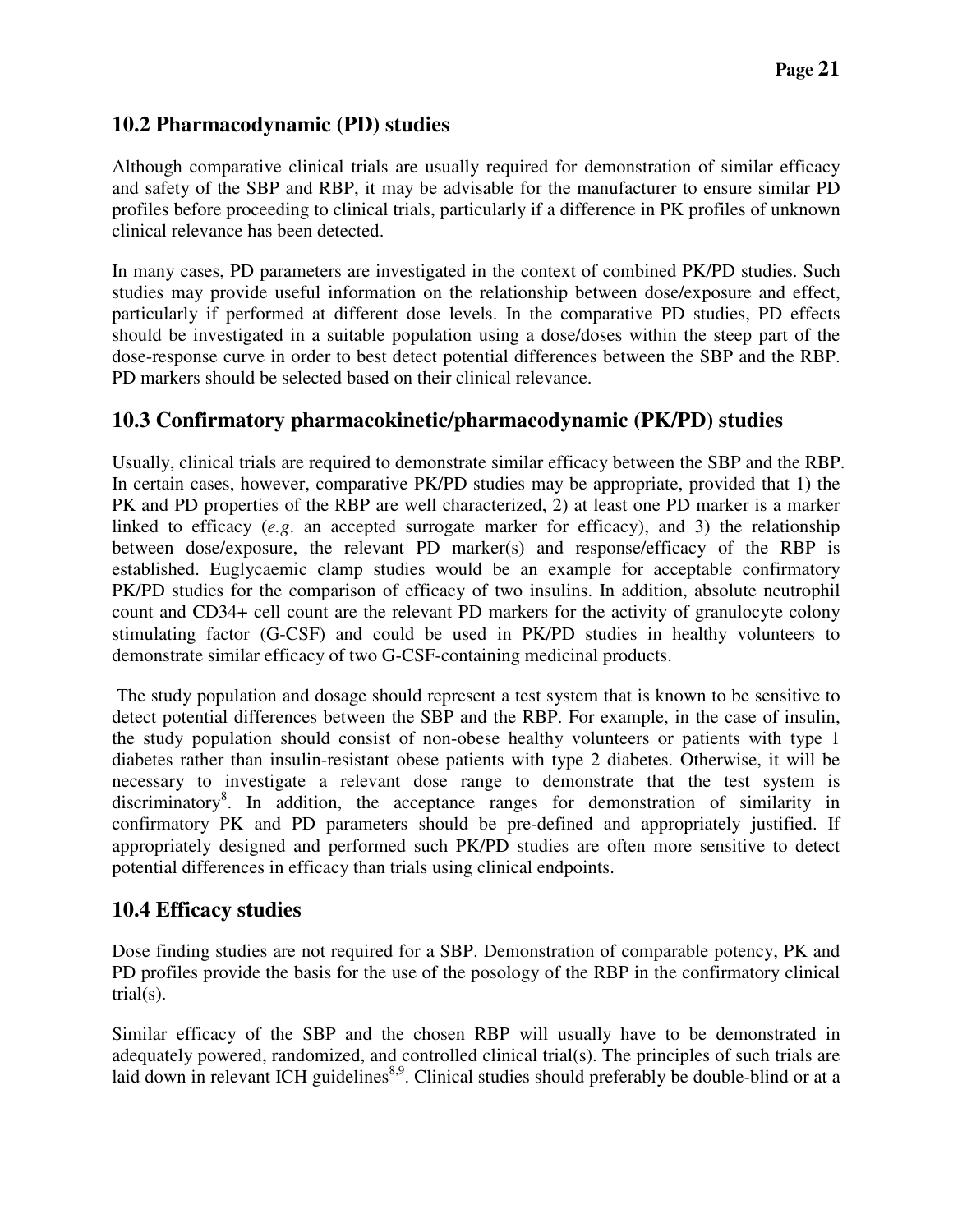minimum observer-blind. In the absence of any blinding, careful justification will be required to prove that the trial results are free from significant bias.

Potential differences between the SBP and the RBP should be investigated in a sensitive and preferably well-established clinical model. For example, in the case of growth hormone (GH), treatment-naïve children with GH deficiency usually represent the most appropriate study population as opposed to children with non GH-deficient short stature that are usually less sensitive to the effects of GH. Although adult patients with GH deficiency could also be considered a "sensitive" population, the endpoint used to measure effects of GH treatment (*i.e.* body composition) is less sensitive than the one used in children (*i.e.* longitudinal growth) making an equivalence or non-inferiority margin more difficult to define.

In principle, equivalence designs (requiring lower and upper comparability margins) are clearly preferred for the comparison of efficacy and safety of the SBP with the RBP. Non-inferiority designs (requiring only one margin) may be considered if appropriately justified. While both of the designs can be used, their advantages and disadvantages should be well understood. The designs should be chosen regarding the possible advantages and disadvantages of each (see section "Advantages and disadvantages of equivalence/ non-inferiority designs for SBPs"). For statistical considerations see section "Statistical considerations for the design and analysis of equivalence/ non-inferiority trials for SBPs" below.

Equivalence/ non-inferiority margins have to be pre-specified and justified based on clinical relevance; *i.e*. the selected margin should represent the largest difference in efficacy that would not matter in clinical practice. Treatment differences within this margin would thus, by definition, be acceptable because they have no clinical relevance.

Similar efficacy implies that similar treatment effects can be achieved when using the same dosage(s); in the head-to-head comparative trial(s), the same dosage(s) should be used for both the SBP and RBP. In cases for which the medicinal product is titrated according to treatment response (*e.g.* epoetin, insulin) rather than given at a fixed dosage (*e.g*. somatropin in GHdeficient children), equivalence/ non-inferiority should be demonstrated not only with regard to treatment response but also with regard to dosage. This is best achieved by defining co-primary endpoints that also include dosage.

Generally, equivalence trials are clearly preferable to ensure that the SBP is not clinically less or more effective than the RBP when used at the same dosage(s). For medicinal products with a wide safety margin, non-inferiority trials may also be acceptable. It should, however, be considered that non-inferior efficacy, by definition, does not exclude the possibility of superior efficacy of the SBP compared to the RBP which, if clinically relevant, would contradict the principle of similarity.

Therefore, prior to initiating the confirmatory clinical trial, all comparative data generated between the SBP and RBP up to this point should be carefully reviewed and analysed to ascertain similarity of the SBP and the RBP. The confirmatory trial marks the last step of the comparability exercise and prior demonstration of similar physicochemical characteristics, potency and PK/PD profiles make superior efficacy of the SBP compared to the RBP highly unlikely. However, in the rare event that, after completion of the study, the results would indeed indicate statistically superior efficacy it should be excluded that this superiority is clinically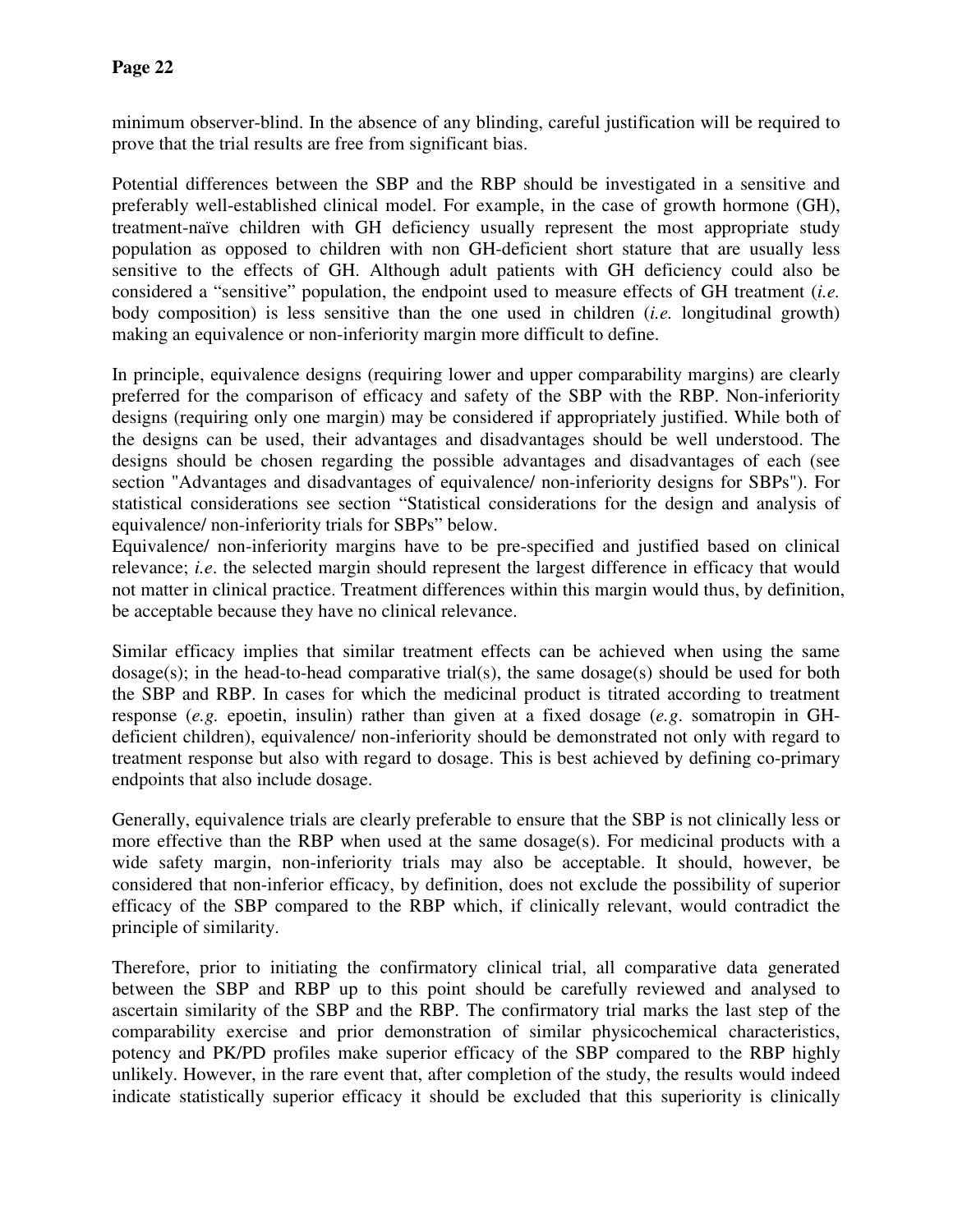meaningful and could be associated with increased adverse events if the SBP is prescribed at the same dosage as the RBP. In the case of an equivalence trial clinically meaningful differences, including superior efficacy, between the SBP and the RBP are excluded if the 95% confidence interval of the treatment difference is fully contained within the pre-specified two-sided (upper and lower) comparability margins. In the case of a non-inferiority trial, a post-hoc justification that superior efficacy, if observed, is not clinically meaningful may be more difficult.

Whatever the pre-defined study design, the real results obtained from the clinical trial(s) will determine whether the SBP and the RBP can be considered clinically similar. If clinically relevant differences are found, the new product should not be considered similar to the RBP and should be developed as a stand alone product.

Whereas several examples exist for licensing of SBPs based on equivalence trials (*e.g*. recombinant human GH, epoetin and G-CSF in the EU), experience with non-inferiority trials for this purpose is limited and mainly based on theoretical considerations. An additional advantage of demonstration of equivalent efficacy (rather than non-inferior efficacy) is that this would provide a stronger rationale for the possibility of extrapolation of efficacy data to other indications of the RBP, particularly if these include different dosages than the one(s) tested in the clinical trial (see section 10.7).

### **Advantages and disadvantages of equivalence/ non-inferiority designs for SBPs**

An equivalence trial is designed to confirm the absence of a clinically meaningful difference between the SBP and the RBP. This is the most suitable design for confirming that SBP is equivalent to the RBP which is in line with the principle of similarity since a non-inferiority trial does not exclude the possibility that the SBP is shown to be statistically and clinically superior to the RBP which contradicts the principle of similarity. The following table highlights the advantages and disadvantages of each design.

| Design      | <b>Advantages</b>                                                                                                                                                                                                   | <b>Disadvantages</b>                                                                                                                                                                                                                                                                                                                                                                                                                                                  |
|-------------|---------------------------------------------------------------------------------------------------------------------------------------------------------------------------------------------------------------------|-----------------------------------------------------------------------------------------------------------------------------------------------------------------------------------------------------------------------------------------------------------------------------------------------------------------------------------------------------------------------------------------------------------------------------------------------------------------------|
| Equivalence | provides a strong rationale for the<br>possibility of extrapolation of<br>efficacy to other indications of the<br><b>RBP</b><br>Current<br>experience<br>for<br>licensing of SBPs is based on<br>equivalence trials | Demonstration of equivalence An equivalence trial tends to need a<br>larger sample size to achieve the same<br>study power as a non-inferiority trial<br>A finding of superiority would lead to<br>the failure of the equivalence trial.<br>the There would be no option to show that<br>the superiority observed is not<br>clinically relevant. However, a stand<br>alone application might still be an<br>option subject to a requirement for<br>additional studies |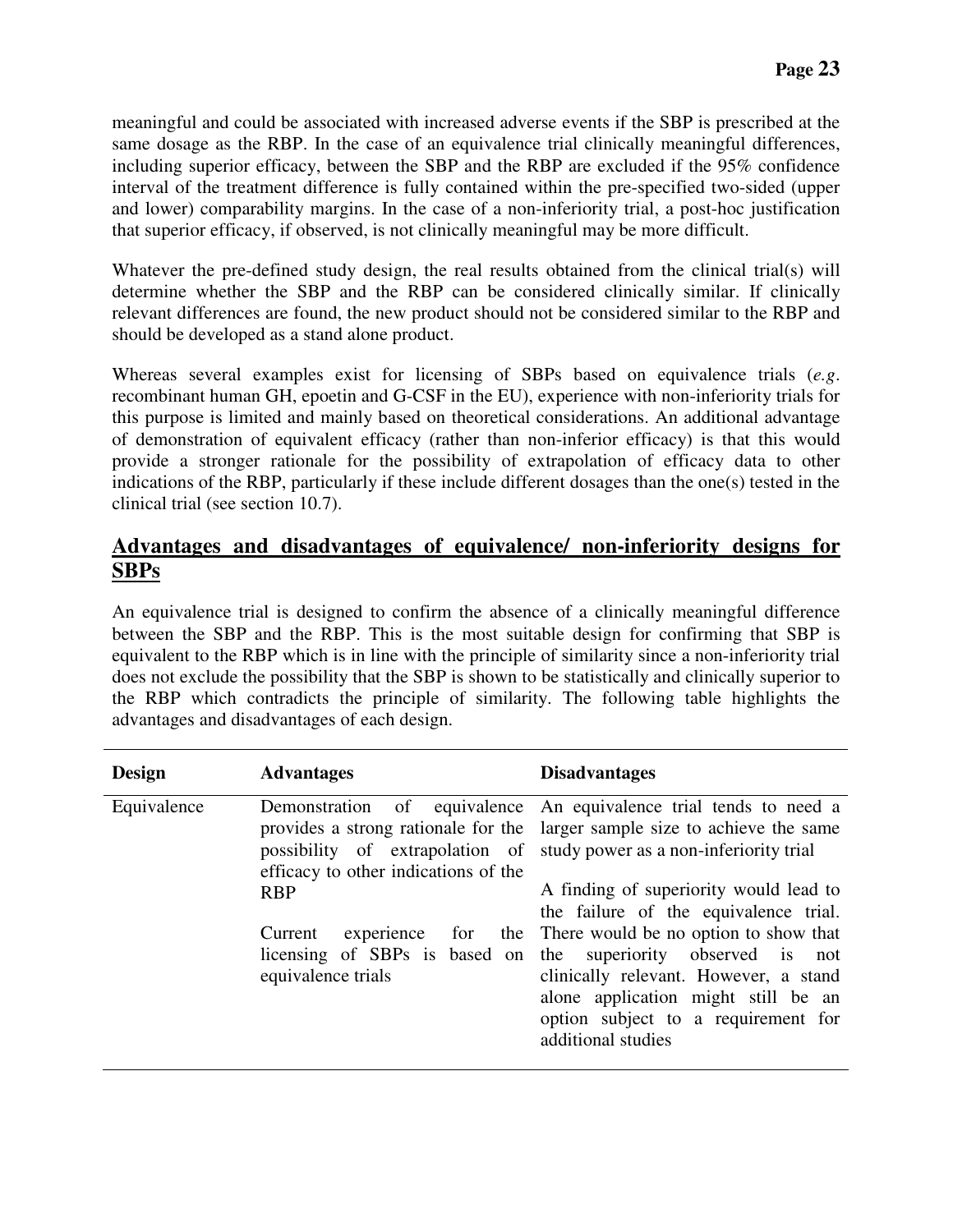| Non-inferiority | A non-inferiority trial requires a<br>smaller sample size to achieve the<br>study power<br>same<br><b>as</b><br>an<br>equivalence trial.<br>A finding of superiority of the<br>SBP compared to the RBP would<br>not lead to failure of a non-<br>inferiority trial, provided it can be<br>demonstrated that the superiority<br>observed is not clinically relevant. | Post-hoc justification that a finding of<br>statistically superior efficacy is not<br>clinically relevant is difficult. If the<br>superiority observed is considered<br>clinically relevant, then the SBP would<br>not be considered similar to the RBP<br>and should be developed as a stand<br>alone product. |
|-----------------|---------------------------------------------------------------------------------------------------------------------------------------------------------------------------------------------------------------------------------------------------------------------------------------------------------------------------------------------------------------------|-----------------------------------------------------------------------------------------------------------------------------------------------------------------------------------------------------------------------------------------------------------------------------------------------------------------|
|                 |                                                                                                                                                                                                                                                                                                                                                                     | Demonstration that superior efficacy of<br>SBP is not associated with<br>the<br>increased adverse events if the SBP is<br>prescribed at the same dosage as the<br>RBP would be required in all cases.                                                                                                           |
|                 |                                                                                                                                                                                                                                                                                                                                                                     | Demonstration of non-inferiority does<br>not provide a strong rationale for the<br>possibility of extrapolation to other<br>indications of the RBP.                                                                                                                                                             |
|                 |                                                                                                                                                                                                                                                                                                                                                                     | There is currently no experience with<br>licensing of SBPs based on non-<br>inferiority trials.                                                                                                                                                                                                                 |

### **Statistical considerations for the design and analysis of equivalence/ noninferiority trials for SBPs**

As indicated above, equivalence or non-inferiority studies may be acceptable for the comparison of efficacy and safety of the SBP with the RBP. The choice of the clinical trial design will depend on the product in question, its intended use, disease prevalence and the target population. The specific design selected for a particular study should be clearly stated in the trial protocol and justified. The statistical issues involved in designing, analysing and interpreting equivalence and non-inferiority trials are complex and often very subtle. This section is intended to emphasize the importance of the points that need to be considered in designing and analysing equivalence and non-inferiority trials and does not provide a comprehensive overview of all statistical considerations. In particular, a good understanding of statistical confidence intervals and their application to equivalence and non-inferiority clinical trials is essential.

Irrespective of the trial design selected, a comparability margin should be specified during trial design and clearly documented in the study protocol. For an equivalence trial, both the lower and upper equivalence margins are required, while only one margin is required for a non-inferiority trial. The selection of the margin should be given careful consideration and should be justified both statistically and clinically. Adequate evidence of the effect size of the RBP should be provided to support the proposed margin. The magnitude and variability of the effect size of the RBP derived from historical trials should also be taken into consideration in determining the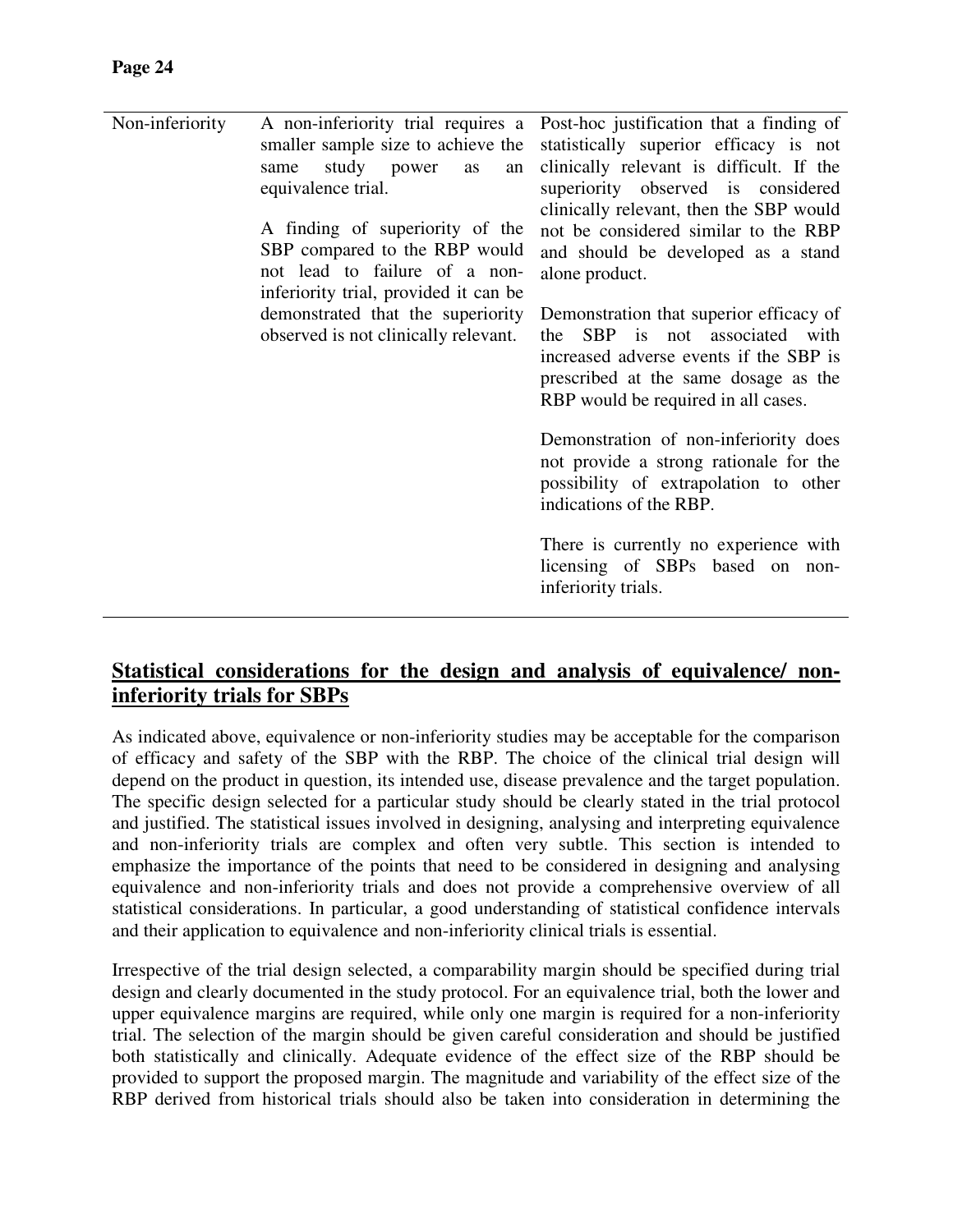comparability margin both in terms of the endpoint chosen and the population to be studied. It must be reasonably assured that if a difference between the RBP and SBP exists, then the study is capable of showing that difference (this is referred to as "assay sensitivity").

Statistical analysis for both equivalence and non-inferiority designs is generally based on the use of two sided confidence intervals (typically at the 95% level) for the difference between treatments. For equivalence trials, equivalence is demonstrated when the entire confidence interval falls within the lower and upper equivalence margins. Non-inferiority evaluations are one sided and statistical inference is based only on the lower or upper confidence limit, whichever is appropriate for a given study. For example, if a lower margin is defined, noninferiority is demonstrated when the lower limit of the confidence interval is above the noninferiority margin. Analysis of non-inferiority trials can also be based on a one-sided confidence interval at the 97.5% level.

Details of the sample size calculations should be provided in the study protocol. The basis of estimates of any quantities used in the sample size calculation should also be clearly explained, and these estimates will usually be based on results from earlier trials with the RBP or published literature. Since the formulae for sample size calculations are slightly different between equivalence and non-inferiority trials, and the two sided equivalence trial tends to need a larger sample size than a one sided non-inferiority trial, sample size calculations should be based on methods specifically designed for equivalence or non-inferiority trials. When estimating the sample size for equivalence or non-inferiority trials it is usually assumed that there is no difference between SBP and RBP. An equivalence trial could be underpowered if the true difference is not zero. Similarly, a non-inferiority trial could be underpowered if the SBP is actually less effective than the RBP. Determination of the appropriate sample size is dependent on various factors including: the type of primary endpoint (*e.g*. binary, quantitative, time-toevent *etc*.), the pre-defined comparability margin, the probability of a type I error (falsely rejecting the null hypothesis) and the probability of a type II error (erroneously failing to reject the null hypothesis). Keeping the probability of a type II error low will increase the ability of the study to show equivalence or non-inferiority of the SBP to the RBP. The expected rates of patient dropouts and withdrawals should also be taken into consideration in the determination of the sample size.

### **10.5 Safety**

Pre-licensing safety data should be obtained in a sufficient number of patients to characterize the safety profile of the SBP. Depending on their size and duration, efficacy trials may be sufficient or may need to be extended to provide an adequate safety database. Comparison with the RBP should include type, frequency and severity of adverse events/reactions. For cases in which similar efficacy is demonstrated in confirmatory PK/PD studies but safety data relevant for the target population cannot be deduced from these studies, safety data in the target population are still needed. For example, for two soluble insulins, the euglycaemic clamp study is considered the most sensitive method to detect differences in efficacy. However, immunogenicity and local tolerance of subcutaneously administered SBP cannot be assessed in such a study and should therefore be evaluated in the target population.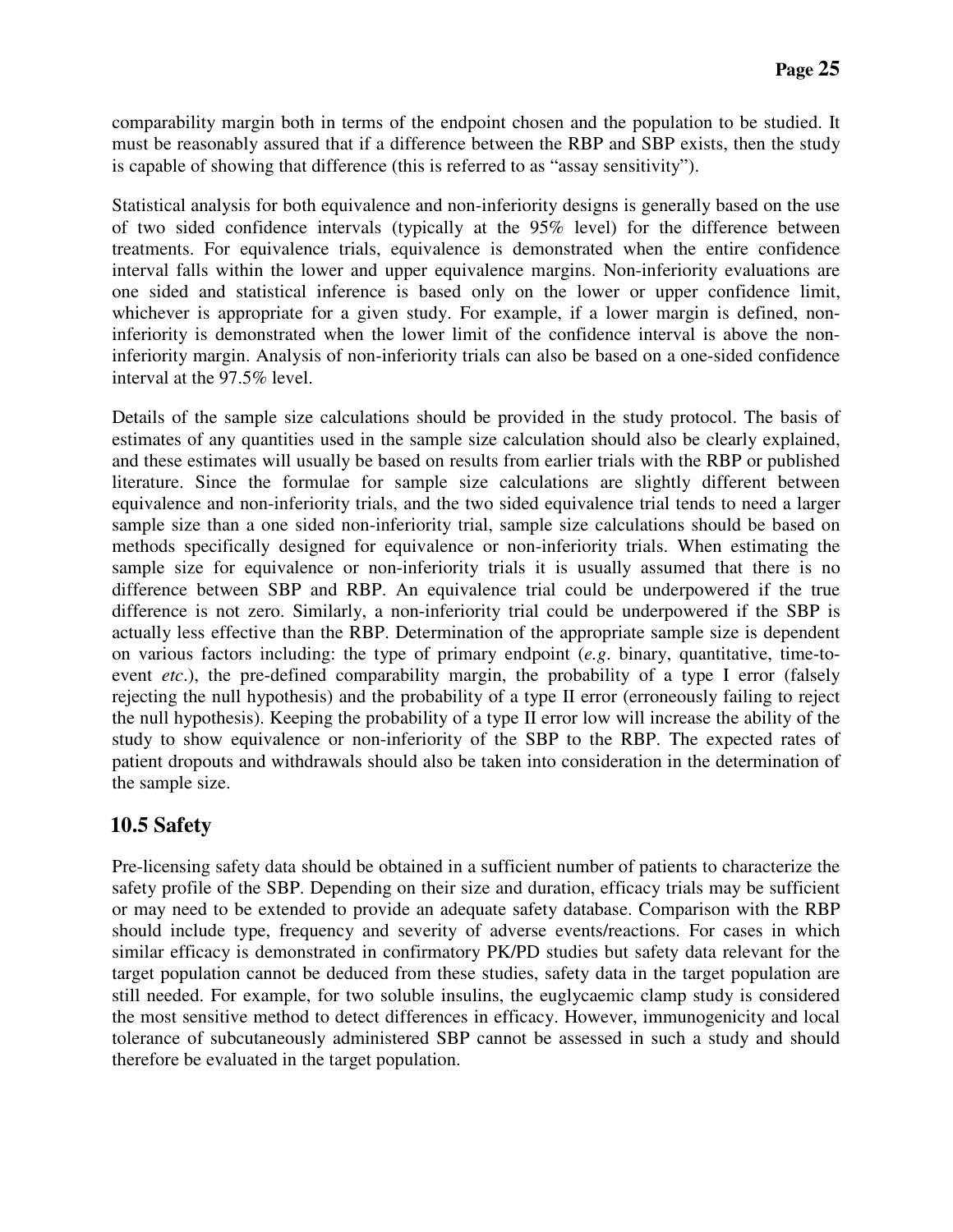Safety data should preferably be comparative. Comparison with an external control group is usually hampered by differences in the investigated patient population and concomitant therapy, observation period and/or reporting.

Safety data obtained from the clinical trials can be expected to mainly detect frequent and shortterm adverse events/reactions. Such data are usually sufficient pre-licensing, but further close monitoring of clinical safety of the SBP is usually necessary in the post-marketing phase (see section 11).

### **10.6 Immunogenicity**

Immunogenicity of biotherapeutic products should always be investigated pre-authorization. Even if efficacy and safety of a SBP and RBP have been shown to be similar, immunogenicity may still be different.

The immune response against a biotherapeutic is influenced by many factors such as the nature of the drug substance, product- and process-related impurities, excipients and stability of the product, route of administration, dosing regimen, and patient-, disease- and/or therapy-related  $factors<sup>10</sup>$ .

The consequences of unwanted immunogenicity may vary considerably, ranging from clinically irrelevant to serious and life-threatening. Although neutralizing antibodies directly alter the pharmacodynamic effect of a product (*i.e*. by directly blocking active site of the protein), binding antibodies often affect pharmacokinetics and thereby also influence pharmacodynamics. Thus, an altered effect of the product due to anti-product antibody formation might be a composite of pharmacokinetic, pharmacodynamic and safety effects.

Immunogenicity of a biotherapeutic should always be investigated in humans since animal data are usually not predictive of the immune response in humans. The frequency and type of antibodies induced as well as possible clinical consequences of the immune response should be compared for the SBP and the RBP. Comparison with an external control group is not considered appropriate because this is usually hampered by differences in the investigated patient population, observation period, sampling time points, assays employed, and interpretation of results.

Generally, the amount of immunogenicity data obtained from the comparative efficacy trial(s) (*i.e*. trials that are powered for their primary efficacy endpoint) will allow detection of a marked increase in immunogenicity of the SBP compared to the RBP and will be sufficient pre-licensing. Where clinically meaningful or even serious antibody development has been encountered with the RBP or the substance class but is too rare to be captured pre-licensing (*e.g*. cross-reacting neutralizing anti-epoetin antibodies causing pure red cell aplasia), a specific risk management plan (RMP) for the SBP may be necessary to assess this specific risk post-marketing (see section 11). In case similar efficacy is demonstrated in confirmatory PK/PD study(ies), immunogenicity data in the target population are still needed (see section 10.5). If the manufacturer intends to extrapolate efficacy and safety data to other approved indications of the RBP (see section 10.7), care should be taken to ensure that immunogenicity is investigated in the patient population that carries the highest risk of an immune response and immune-related adverse events.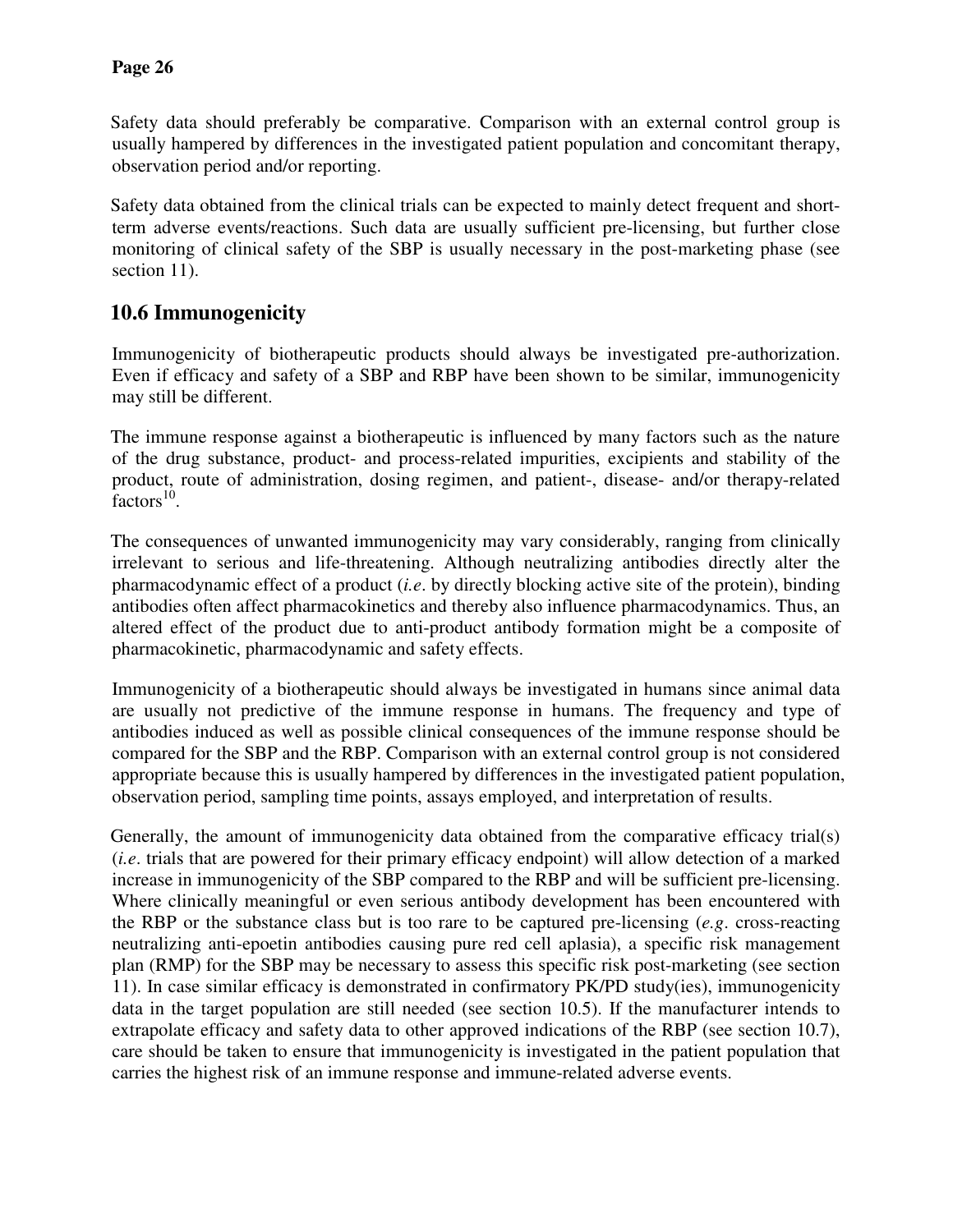The manufacturer will need to justify their antibody testing strategy including the selection, assessment, and characterization of assays, identification of appropriate sampling time points including baseline, sample volumes and sample processing/storage as well as selection of statistical methods for analysis of data. Antibody assays need to be validated for their intended purpose. A screening assay of sufficient sensitivity should be used for antibody detection and a neutralization assay should be available for further characterization of antibodies, if present. Possible interference of the circulating antigen with the antibody assay(s) should be taken into account. Detected antibodies need to be further characterized and their potential clinical implications regarding safety, efficacy and pharmacokinetics evaluated. For example, the isotype of the antibodies should be determined if they may be predictive of safety (*e.g*. development of IgE antibodies correlates with the development of allergic and anaphylactic responses). If the antibody incidence is higher with the use of the SBP compared to the RBP, the reason for the difference needs to be investigated. Special attention should be paid to the possibility that the immune response seriously affects the endogenous protein and its unique biological function.

The required observation period for immunogenicity testing will depend on the intended duration of therapy and the expected time of antibody development and should be justified by the manufacturer. In the case of chronic administration, one-year data will usually be appropriate pre-licensing to assess antibody incidence and possible clinical implications. This is, for example, the case for somatropin-containing products, where antibody development usually occurs within the first 6-9 months of treatment but potential effects on growth would only be seen thereafter. In some cases, shorter pre-licensing observation periods may be sufficient; *e.g.* for insulins, where most susceptible patients will develop antibodies within the first 6 months of treatment and clinical consequences, if any, would usually be observed around the same time as antibody development. If considered clinically relevant, development of antibody titers, their persistence over time, potential changes in the character of the antibody response and the possible clinical implications should be assessed pre- and post-marketing.

Since pre-licensing immunogenicity data are often limited, further characterization of the immunogenicity profile may be necessary post-marketing, particularly, if rare antibody-related serious adverse events may occur that are not likely to be detected in the pre-marketing phase.

### **10.7 Extrapolation of efficacy and safety data to other clinical indications**

If similar efficacy and safety of the SBP and RBP have been demonstrated for a particular clinical indication, extrapolation of these data to other indications of the RBP (not studied in independent clinical studies with the SBP) may be possible if all of the following conditions are fulfilled:

• A sensitive clinical test model has been used that is able to detect potential differences between the SBP and the RBP;

• The clinically relevant mechanism of action and/or involved receptor(s) are the same; *e.g.* GH action in different conditions of short stature in children; erythropoiesis-stimulating action of epoetins in different conditions associated with anaemia or for the purpose of autologous blood donation. If the mechanism of action is different or not known a strong scientific rationale and additional data (*e.g.* "PD fingerprint", additional clinical data) will be needed;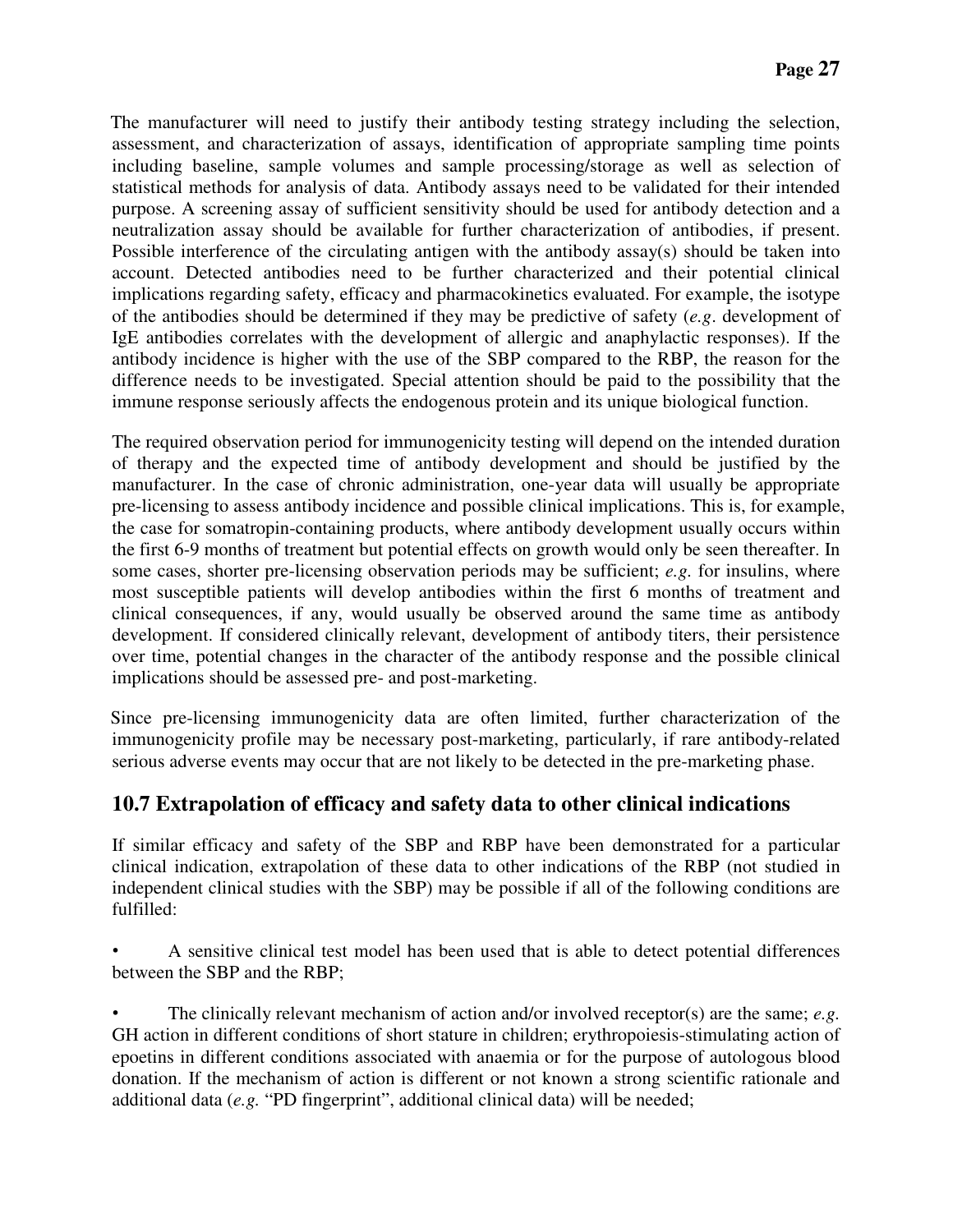#### **Page 28**

• Safety and immunogenicity of the SBP have been sufficiently characterized and there are no unique/additional safety issues expected for the extrapolated indication(s), for which clinical data on the SBP are not being provided; *e.g.* immunogenicity data in immunosuppressed patients would not allow extrapolation to an indication in healthy subjects or patients with autoimmune diseases while the reverse would be valid;

If the efficacy trial used a non-inferiority study design and demonstrated acceptable safety and efficacy of the SBP compared to the RBP, the applicant should provide convincing arguments that this finding can be applied to the extrapolated indications; *e.g.* results from a non inferiority trial in an indication where a low dose is used may be difficult to extrapolate to an indication where a higher dose is used, from both efficacy and safety point of view.

If these prerequisites for extrapolation of efficacy and safety data of the SBP to other indication(s) of the RBP are not fulfilled, the manufacturer will need to submit own clinical data to support the desired indication(s).

If extrapolation of results from clinical studies for one indication to one or more different indications is intended, a detailed scientific discussion on the benefit/ risk of such a proposal should be provided based on the above criteria.

# **11 Pharmacovigilance**

As for most biological medicines, data from pre-authorization clinical studies are usually too limited to identify all potential unwanted effects of a SBP. In particular, rare adverse events are unlikely to be encountered in the limited clinical trial populations being tested with the SBP. Therefore, further close monitoring of the clinical safety of these products in all approved indications and a continued benefit-risk assessment is necessary in the post-marketing phase.

The manufacturer should submit a safety specification and pharmacovigilance plan at the time of submission of the marketing authorization application. The principles of pharmacovigilance planning can be found in relevant guidelines such as ICH  $E2E^{11}$ . The safety specification should describe important identified or potential safety issues for the RBP, the substance class and/or any that are specific for the SBP. The pharmacovigilance plan should describe the planned postmarketing activities and methods based on the safety specification $11$ . In some cases, risk minimization measures such as educational material for patients and/or treating physicians may enhance the safe use of the SBP.

Any specific safety monitoring imposed on the RBP or product class should be incorporated into the pharmacovigilance plan for the SBP, unless a compelling justification can be provided to show that this is not necessary. Moreover, potential additional risks identified during the review of the data obtained with the SBP should be subject to further safety monitoring (*e.g.* increased immunogenicity that might result from a difference in the glycosylation profile).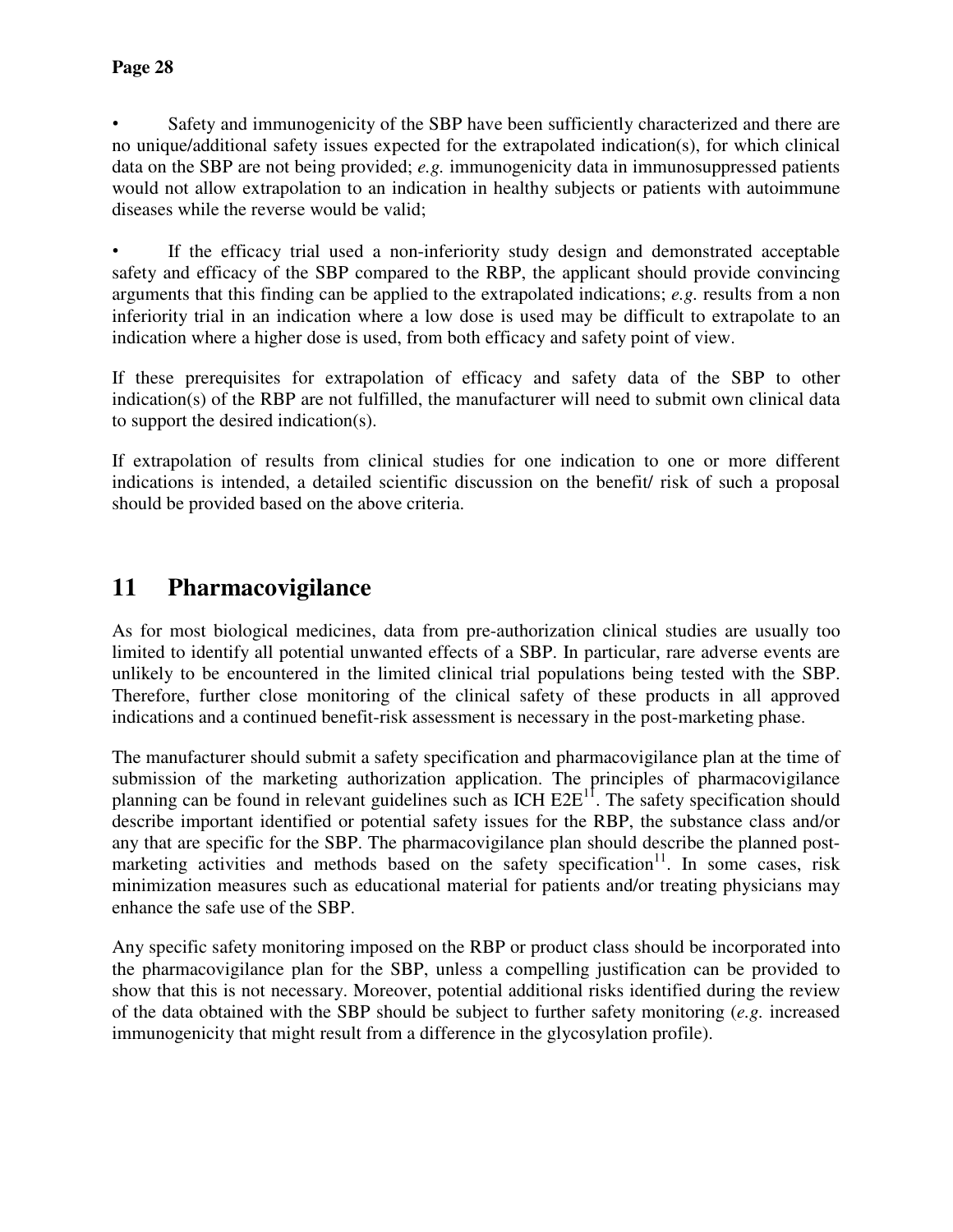Post-marketing safety reports should include all information on product tolerability received by the marketing authorization holder. The safety information must be evaluated in a scientific manner and should include evaluation of the frequency and causality of adverse events.

Manufacturers should ensure that, at the time of the marketing authorization, they have in place an appropriate pharmacovigilance system including the services of a qualified person responsible for monitoring pharmacovigilance and the necessary means for the notification of adverse reactions that occur in any of the countries where the product is marketed.

After the marketing authorization is granted, it is the responsibility of the NRA to closely monitor the compliance of manufacturers with their marketing commitments, where appropriate, and particularly with their pharmacovigilance obligations (as previously described).

In addition, as for all biotherapeutics, an adequate system is necessary to ensure specific identification of the SBPs (*i.e.* traceability). The NRA shall provide a legal framework for proper pharmacovigilance surveillance and ensure the ability to identify any biotherapeutics marketed in their territory which is the subject of adverse reaction reports. This implies that an adverse reaction report for any biotherapeutic should include, in addition to the International Nonproprietary Names  $(INN)^{12}$ , other important indicators such as proprietary (brand) name, manufacturer's name, lot number and country of origin.

### **12 Prescribing information and label**

The SBP should be clearly identifiable by a unique brand name. Where an INN is defined, this should also be stated. WHO policy on INNs should be followed (http://www.who.int/medicines/services/inn/innquidance/en/index.html). Provision of the lot number is essential as this is an important part of production information and is critical for traceability in cases where problems with a product are encountered.

The prescribing information for the SBP should be as similar as possible to that of the RBP except for product-specific aspects, such as different excipient(s). This is particularly important for posology and safety-related information, including contraindications, warnings and adverse events. However, if the SBP has fewer indications than the RBP, the related text in various sections may be omitted unless it is considered important to inform doctors and patients about certain risks; *e.g*. because of potential off-label use. In such cases it should be clearly stated in the prescribing information that the SBP is not indicated for use in the specific indication(s) and the reasons why. The NRA may choose to mention the SBP nature of the product and the studies that have been performed with the SBP including the specific RBP in the product information and/or to include instructions for the prescribing physician on how to use SBP products.

### **13 Roles and responsibilities of NRAs**

One of the responsibilities of a NRA is to set up appropriate regulatory oversight for the licensing and post-marketing surveillance of SBPs that are developed and/or authorized for use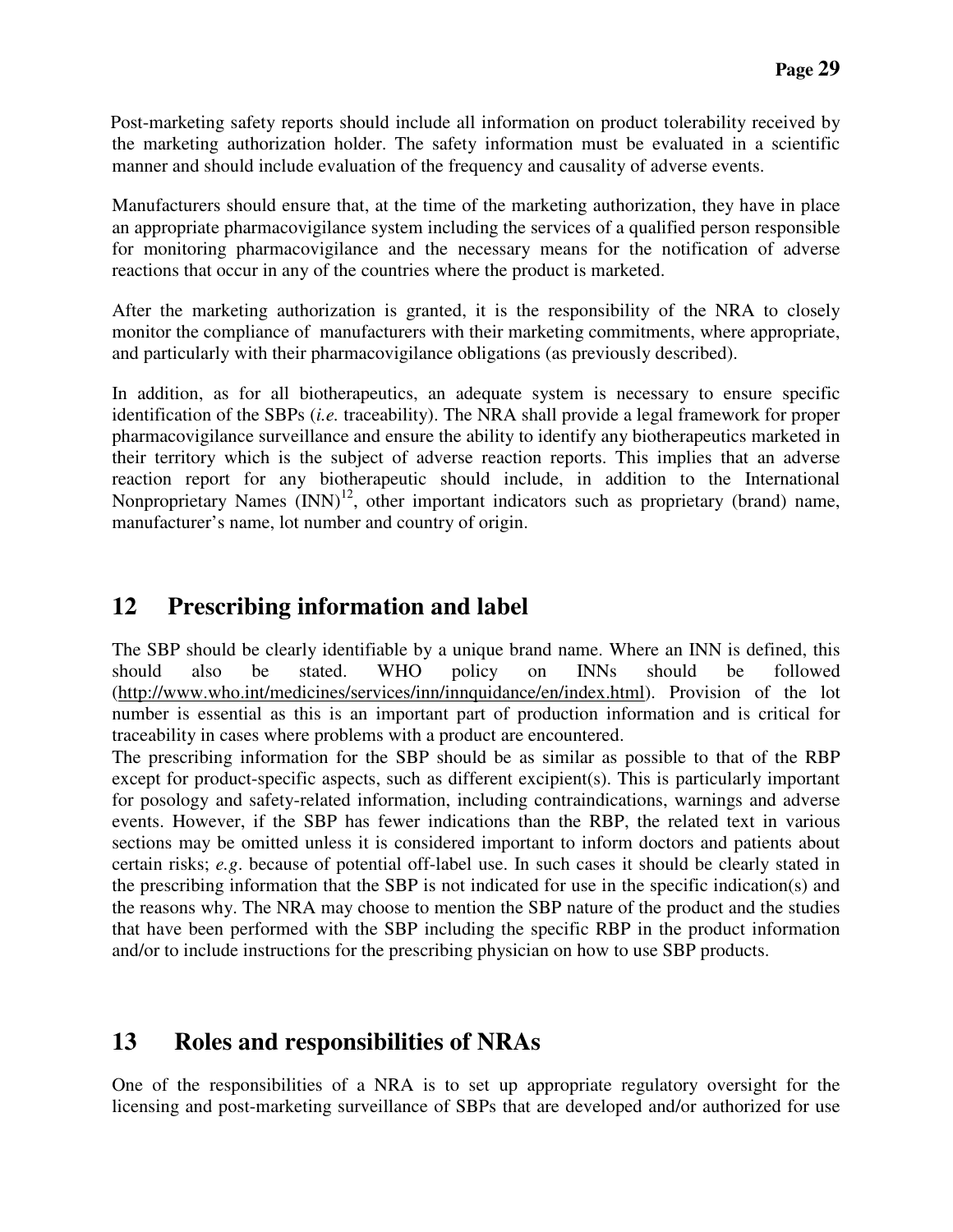in its area of jurisdiction. The experience and expertise of NRA in evaluating biotherapeutic products is a key prerequisite for appropriate regulatory oversight of these products. The NRA is responsible for determining a suitable regulatory framework for licensing SBPs. The NRA may choose to utilize or amend existing pathways or develop a new pathway for this purpose.

As development of biotherapeutic products is a rapidly evolving area, regular review of the NRAs for their licensing, the adequacy of the regulations for providing oversight, and the processes and policies that constitute the regulatory framework is an essential component of a well-functioning and up-to-date regulatory oversight for biotherapeutics.

A NRA may possess the regulatory authority for authorization of all new drugs and as such may not need to amend its regulations to authorize SBPs. However, the EU has specifically amended its regulations to provide an abbreviated regulatory pathway for SBPs (biosimilars)<sup>13,14,15,16</sup>. This issue is subject of discussion in a number of other countries where development of SBPs is ongoing. For instance, Health Canada and Japan have recently developed their guidelines for manufacturers, and national guidelines are in development in some other countries. The historical perspective of US FDA on the assessment of follow-on protein products has also been published<sup>17</sup>. In most instances, NRAs will need to provide guidance to manufacturers on the information needed and regulatory requirements for the authorization of SBPs. A majority of countries will either be using their existing legislation and applicable regulations or they will amend or develop entirely novel frameworks for the authorization of SBPs. In some jurisdictions, regulations for licensing subsequent entry versions of biotherapeutic products are intricately linked with policies for innovation. Hence a NRA may need to coordinate with other stakeholders for consistency.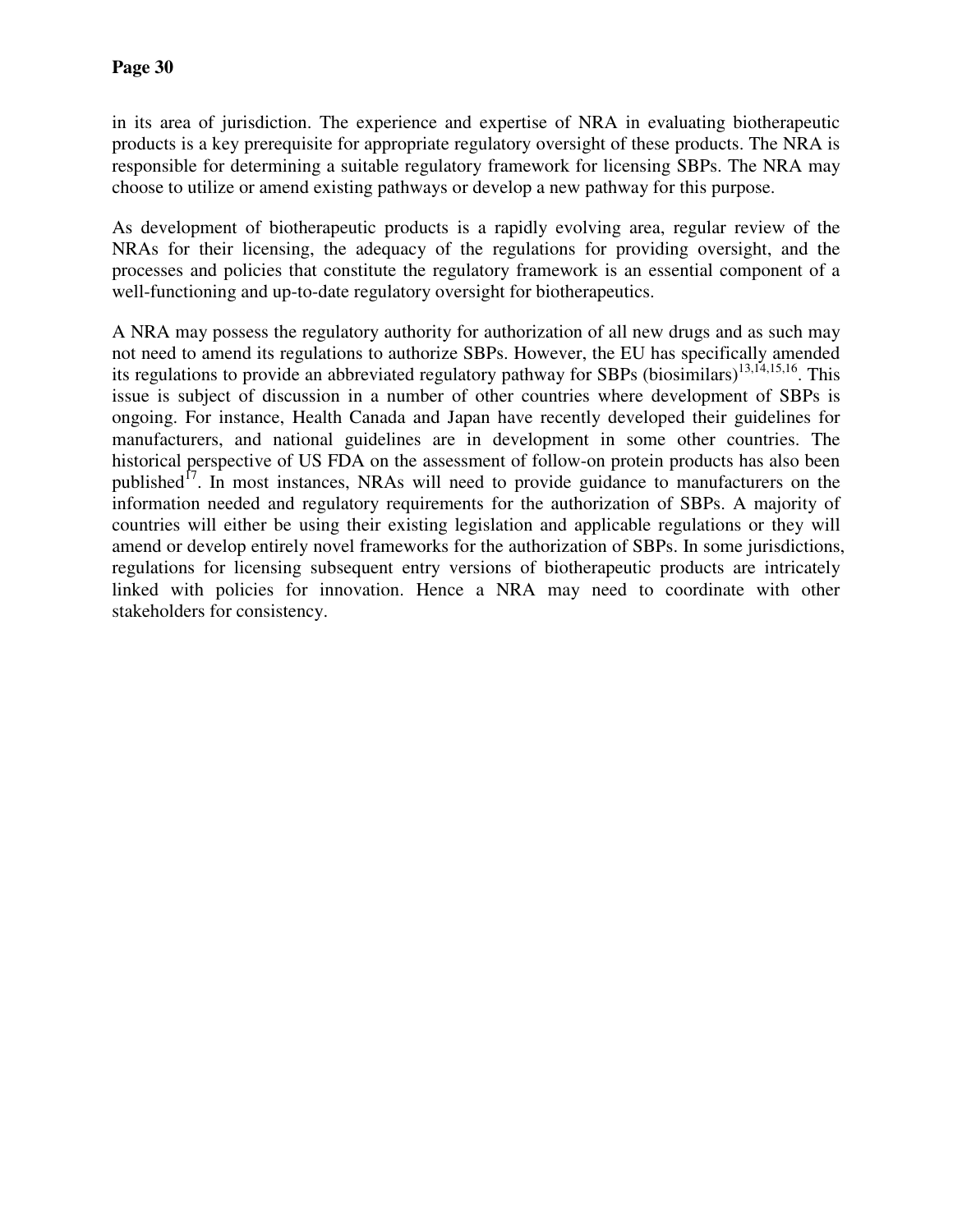# **Authors and acknowledgements**

The scientific basis for the evaluation and regulation of similar biotherapeutic products was discussed and agreement for developing WHO Guidelines reached at the first WHO Informal Consultation on Regulatory Evaluation of Therapeutic Biological Medicinal Products held in Geneva, 19-20 April 2007, attended by the following participants:

Dr A. Bristow, Dr E. Gray, Dr R. Thorpe, and Dr J. S. Robertson, National Institute for Biological Standardization and Control, Potters Bar, London, UK; Dr M. Cheraghali, Iran Blood Transfusion Organization, Tehran, Iran; Dr L. G. Castanheira and Dr G. Garcia de Oliveira, Agencia Nacional da Vigilancia Sanitaria, Brasília, Brazil; Dr E. Griffiths and Dr K. Nyarko, Health Canada, Ottawa, Canada; Dr U. Kalinke, Paul-Ehrlich-Institut, Langen, Germany; Dr T. Kawanishi and Dr T. Yamaguchi, National Institute for Health and Science, Tokyo, Japan; Dr J. C. Krayenbühl and Ms M. Schmid-Appert, Swissmedic, Bern, Switzerland; Ms M. Poulis, Therapeutic Goods Administration, Wooden, Australia; Dr H. Schellekens, Utrecht University, Utrecht, Netherlands; Dr Y. Sohn, Korea Food and Drug Administration, Seoul, Republic of Korea; Dr J. Southern, Ministry of Health, CapeTown, South Africa; Dr K. Webber, Food and Drug Administration, Silverspring, Maryland, USA; Dr M. Weise, Federal Institute for Drugs and Medical Devices, Bonn, Germany; Dr P. J. Gogoi, Ministry of Health & Family Welfare, Guwahati, India; Dr W. Junzhi, National Institute for the Control of Pharmaceutical and Biological Products, Beijing, China; Dr P. Richardson, European Medicines Agency, London, UK; Dr S. Gairola, Serum Institute of India Ltd, Pune, India, Representative of the Developing Country Vaccine Manufacturing Network (DVCMN); Dr J. Mascaro, Hoffman La Roche, Basel, Switzerland, Representative of the International Federation of Pharmaceutical Manufacturers and Associations (IFPMA); Dr A. Fox, Amgen, Cambridge, UK, Representative of IFPMA; Dr R. Krause, IFPMA, Geneva, Switzerland; Dr M. Schiestl, Sandoz, Kundl/ Tirol, Austria, Representative of the European Generic medicines Association (EGA); Ms S. Kox, EGA, Brussels, Belgium; Dr A. Eshkol, International Association for Biologicals (IABS), Geneva, Switzerland; Dr R. Balocco-Mattavelli, Dr S. Lasseur, Dr J. Dong, Quality Assurance and Safety of Medicines unit, Medicines Policy and Standards Department, World Health Organization, Geneva, Switzerland; Dr D. Wood, Dr I. Knezevic and Dr J. Joung, FCH/IVB/QSS, World Health Organization, Geneva, Switzerland.

The first draft of the guidelines was developed by the members of the WHO drafting group on similar biotherapeutic products following the meeting held at the Federal Institute for Drugs and Medical devices (BfArM), Bonn, Germany, on 5 - 7 March 2008, attended by:

Dr Elwyn Griffiths and Dr Kwasi Nyarko, Biologics and Genetic Therapies Direcctorate, Health Canada, Ottawa, Canada; Dr Hans-Karl Heim and Dr Martina Weise, Federal Institute for Drugs and Medical Devices (BfArM), Bonn, Germany; Dr Yeowon Sohn, Korea Food and Drug Administration, Seoul, Republic of Korea; Dr Ivana Knezevic and Dr Jeewon Joung, FCH/IVB/QSS, World Health Organization, Geneva, Switzerland.

The second draft of these guidelines (BS/08.2101) was prepared by Dr Elwyn Griffiths and Dr Kwasi Nyarko, Biologics and Genetic Therapies Directorate, Health Canada, Ottawa, Canada; Dr Martina Weise, Federal Institute for Drugs and Medical Devices (BfArM), Bonn, Germany; Dr Ivana Knezevic and Dr Jeewon Joung, FCH/IVB/QSS, World Health Organization, Geneva,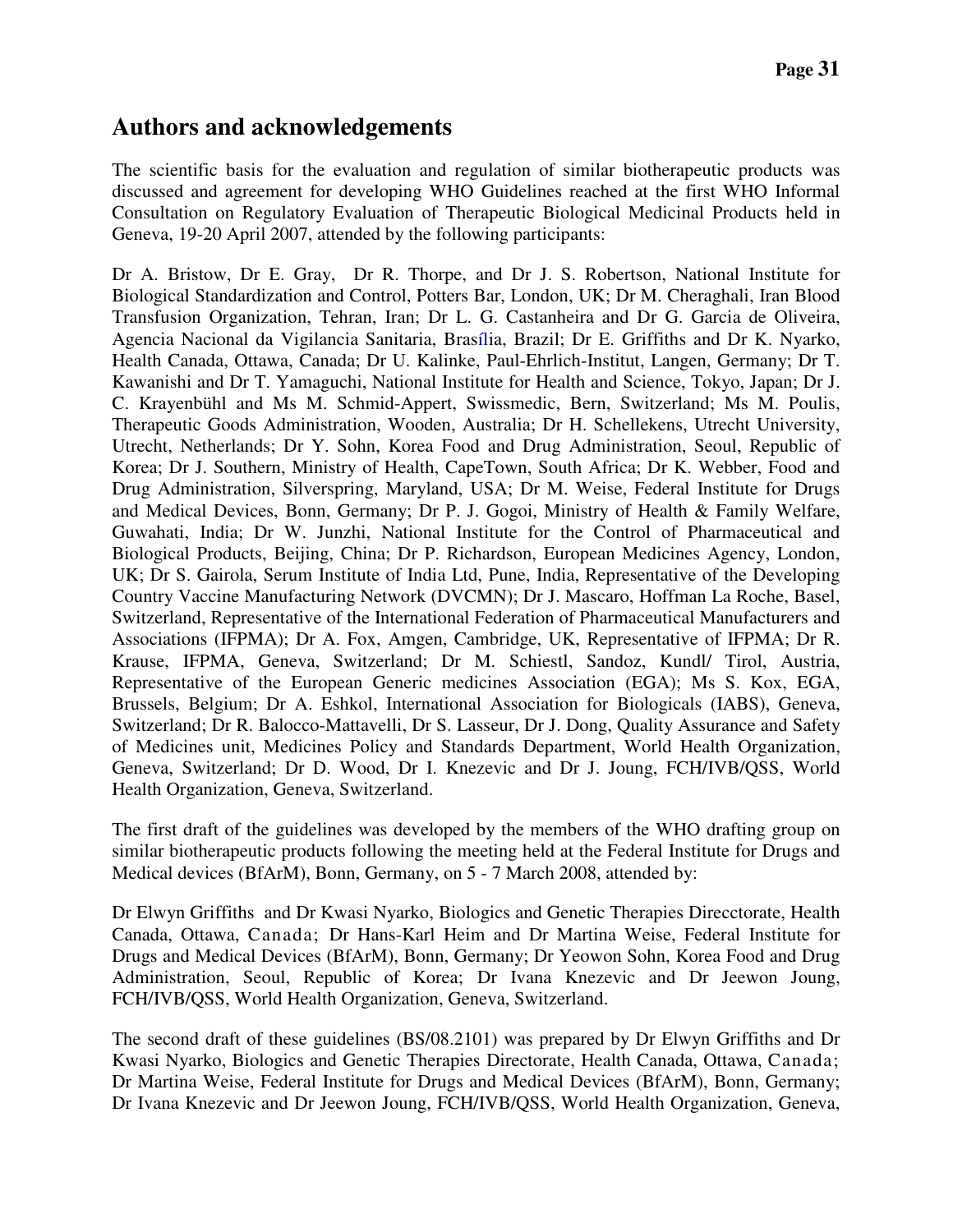Switzerland, after a WHO Informal Consultation on Regulatory Evaluation of Therapeutic Biological Medicines in Seoul, Republic of Korea, 27-29 May, 2008, and acknowledgements are due to the following participants:

Dr R. Thorpe and Dr M. Wadhwa, National Institute for Biological Standardization and Control, Potters Bar, London, UK; Dr M. Cheraghali, Iran Blood Transfusion Organization, Tehran, Iran; Dr P. Thanaphollert, Food and Drug Administration, Nonthaburi, Thailand; Dr E. Griffiths and Dr K. Nyarko, Health Canada, Ottawa, Canada; Dr T. Yamaguchi, National Institute for Health and Science, Tokyo, Japan; Dr Y. Sohn and Dr S. Hong, Korea Food and Drug Administration, Seoul, Republic of Korea; Dr J. Southern, Ministry of Health, CapeTown, South Africa; Dr E. Shacter, Food and Drug Administration, Bethesda, Maryland, USA; Dr M. Weise and Dr H. Heim, Federal Institute for Drugs and Medical Devices, Bonn, Germany; Dr P. J. Gogoi, Ministry of Health & Family Welfare, Guwahati, India; Dr W. Junzhi, National Institute for the Control of Pharmaceutical and Biological Products, Beijing, China; Dr P. Richardson, European Medicines Agency, London, UK; Dr S. Gairola, Serum Institute of India Ltd, Pune, India, Representative of DCVMN; Dr H. Ji, LG life Science, Seoul, Republic of Korea, representative of DCVMN; Dr J. Mascaro, Hoffman La Roche, Basel, Switzerland, Representative of IFPMA; Dr A. Fox, Amgen, Cambridge, UK, Representative of IFPMA; Dr R. Krause, IFPMA, Geneva, Switzerland; Dr M. Schiestl, Sandoz, Kundl/Tirol, Austria, Representative of EGA; Dr S. Eisen, TEVA, London, UK, representative of EGA; Ms S. Kox, EGA, Brussels, Belgium; Dr M. L. Pombo, Pan American Health Organization, Washington DC, USA; Dr I. Knezevic and Dr Jeewon Joung, FCH/IVB/QSS, World Health Organization, Geneva, Switzerland.

Taking into account comments and advise provided by the ECBS on the BS/08.2101**,** the third draft was prepared by the drafting group members following the meeting in Tokyo, Japan, 16 and 18 February, 2009, attended by:

Dr Seung Hwa Hong and Dr Jeewon Joung, Korea Food and Drug Administration, Seoul, Republic of Korea; Dr Kwasi Nyarko, Biologics and Genetic Therapies Directorate, Health Canada, Ottawa, Canada; Dr Peter Richardson, European Medicines Agency (EMEA), Quality of Medicines Sector, London, UK; Dr Emily Shacter and Dr Keith Webber, Food and Drug Administration, Bethesda, Maryland, USA; Dr Martina Weise, Federal Institute for Drugs and Medical Devices (BfArM), Bonn, Germany; Dr Teruhide Yamaguchi, National Institute of Health Sciences, Japan; Dr Ivana Knezevic and Dr Hye-Na Kang, FCH/IVB/QSS, World Health Organization, Geneva, Switzerland.

The forth draft of these revised guidelines was prepared by Dr Elwyn Griffiths, Dr Catherine Njue, and Dr Kwasi Nyarko, Biologics and Genetic Therapies Directorate, Health Canada, Ottawa, Canada; Dr Hans-Karl Heim and Dr Martina Weise, Federal Institute for Drugs and Medical Devices (BfArM), Bonn, Germany; Dr Jeewon Joung, Korea Food and Drug Administration, Seoul, Republic of Korea; Dr Teruhide Yamaguchi, National Institute of Health Sciences, Japan; Dr Ivana Knezevic and Dr Hye-Na Kang, FCH/IVB/QSS, World Health Organization, Geneva, Switzerland, after a WHO/HC Consultation on Regulatory Considerations in Evaluating Similar Biotherapeutic Products in Ottawa, Canada, 15-17 July, 2009, and acknowledgements are due to the following participants: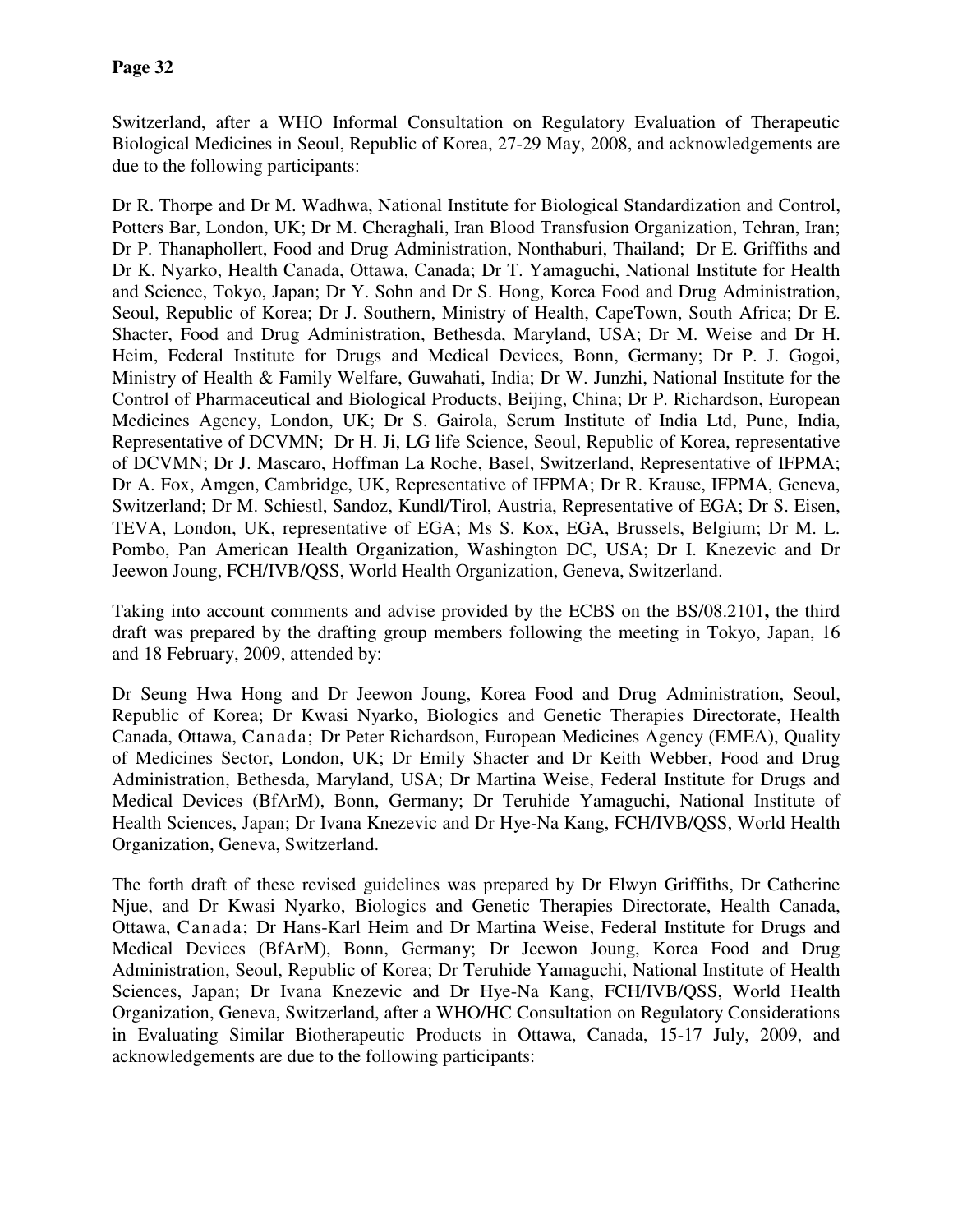Mrs A. Abas, Ministry of Health Malaysia, Jalan University, Selangor, Malaysia; Dr K. Baek, Korea Food and Drug Administration, Seoul, Republic of Korea; Dr S. Kozlowski, FDA/CDER/OPS, Bethesda, MD, USA; Dr H. M. J. Leng, School of Pharmacy University of the Western Cape, South Africa; Dr J. Luo, States Food and Drug Administration (SFDA), Beijing, People's Republic of China; Mrs Y. H. Nunez, Centro para el Control Estatal de la Calidad de los Medicamentos (CECMED), Habana, Cuba; Dr S. Shani, Ministry of Health and Social Welfare Government of India FDA, New Delhi, India, Dr K. Shokraie, Food and Drug Ministry of Health, Tehran, Iran; Dr K. Tungsanga, Chulalongkorn University, Bangkok, Thailand; Dr J. Wang, National Institute for the Control of Pharmaceutical & Biological Products, Beijing, People's Republic of China; Ms M. Chultem, Dr A. Klein, Dr A. Ridgway, and Dr J. Wang, Biologics and Genetic Therapies Directorate, Health Canada, Ottawa, Canada; Dr H. Malhotra, SMS Medical College Hospital, Jaipur, India, Representative of DCVMN; Dr P. D. Picon, Federal University of Rio Grande do Sul, Rio Grande do Sul, Brazil, Representative of DCVMN; Dr J. Mascaro, Elan Pharma International, Ireland, Representative of IFPMA; Dr A. Fox, Amgen, Cambridge, UK, Representative of IFPMA; Dr S. Day, Roche Products Ltd, Hertfordshire, UK, Representative of IFPMA; Dr M. Fletcher, Pfizer Global R&D, New London, USA, Representative of IFPMA; Dr S. Eisen, TEVA, London, UK, representative of EGA; Dr I. Ahmed, Hospira, IL, USA, Representative of EGA; Dr S. Balser, Sandoz Biopharmaceuticals, Oberhaching, Germany, Representative of EGA; Dr. R. Krause, IFPMA, Geneva, Switzerland, Representative of IABS.

Document WHO/BS/09.2110 was prepared by Dr Ivana Knezevic and Dr Hye-Na Kang, WHO for consideration by the sixtieth meeting of the Expert Committee on Biological Standardization, held in Geneva in 2009. Further changes were made to WHO/BS/09.2110 by the Expert Committee on Biological Standardization, resulting in the present document. Special thanks for Dr Catherine Njue, Health Canada, Ottawa, Canada and Dr Marie Bielsky, Medicines and Healthcare products Regulatory Agency, London, UK for their comments and advice during the ECBS meeting.

# **References**

- 1. *Guidelines for assuring the quality of pharmaceutical and biological products prepared by recombinant DNA technology*. In: *WHO Expert Committee on Biological Standardization. Forty-first report*. Geneva, World Health Organization, 1991, Annex 3 (WHO Technical Report Series, No. 814).
- 2. *Requirements for the use of animal cells as in vitro substrates for the production of biologicals*. In: *WHO Expert Committee on Biological Standardization. Forty-seventh report.* Geneva, World Health Organization, 1998, Annex 1 (WHO Technical Report Series, No. 878).
- 3. WHO reference materials for cytokines/growth factors and endocrinological substances (http://www.who.int/bloodproducts/Catalogue/en/index.html).